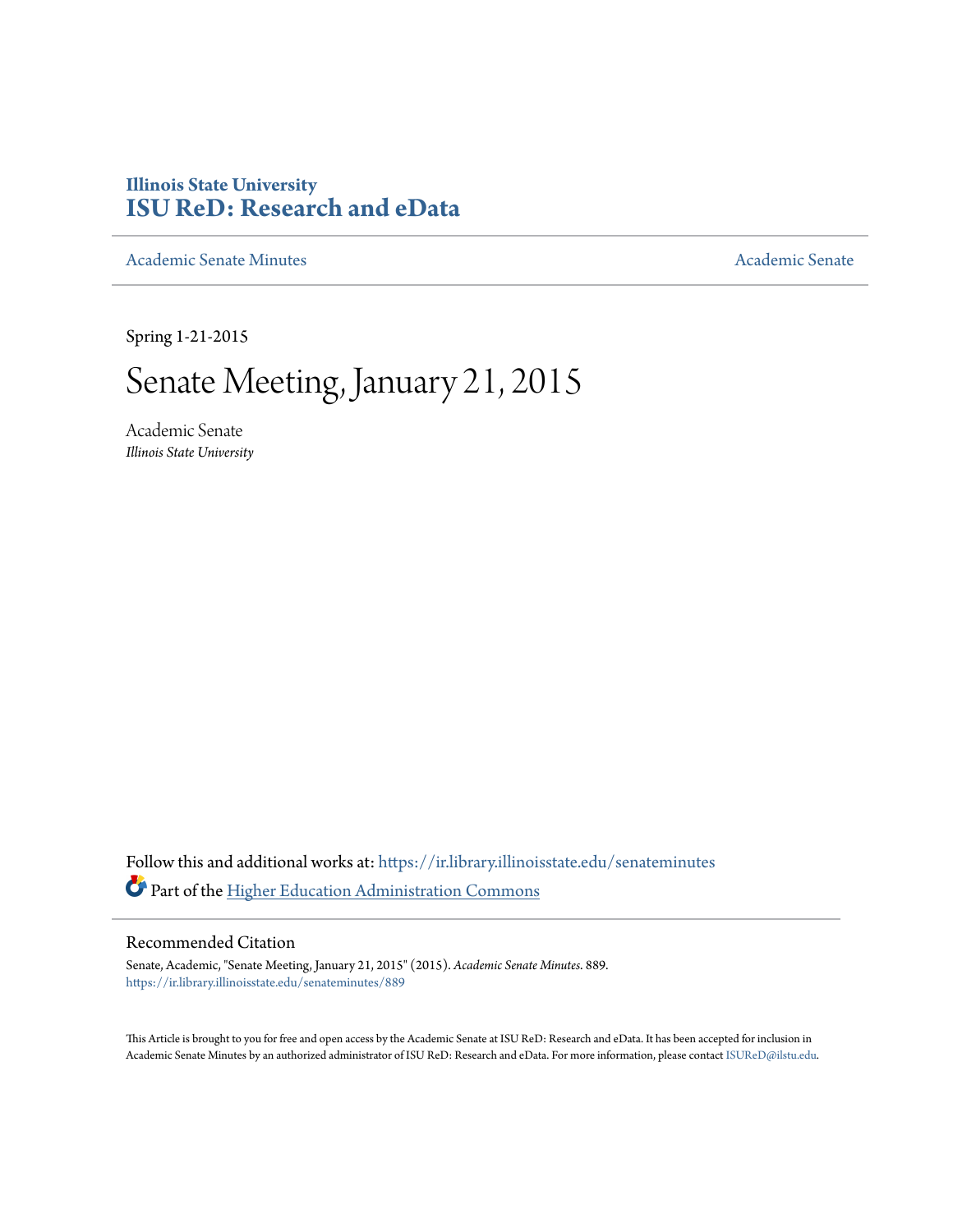## **Academic Senate Minutes Wednesday, January 21, 2015 (Approved)**

#### *Call to Order*

Senate Chairperson Susan Kalter called the meeting to order.

## *Roll Call*

Senate Secretary Ed Stewart called the roll and declared a quorum.

## *Approval of Minutes of December 10, 2014*

**Motion XLV-125:** By Senator Powers, seconded by Senator Whittington, to approve the minutes. The motion, with the full content of the Senate Chair's remarks to be added to the minutes, was unanimously approved.

## *Chairperson's Remarks*

**Senator Kalter:** Good evening and welcome back!...I'd like to start my remarks just by noting with sadness that—just as we started fall semester with current events that reminded us of the importance of academic freedom to a free society—we are starting spring semester with recent international events involving the murder of cartoonists, journalists, police officers and people simply shopping for groceries, that remind us of the central importance of freedom of speech and freedom of the press to human liberty. Getting my worst French accent on: La liberté d'expression est immortelle: liberty of expression is immortal, and no one should ever be murdered merely for expressing their views, however offensive to others.

I'd like to thank the President for the Holiday party that he and his wife hosted at their residence in December. As I remarked to him, I thought it was the start of a very nice, new tradition! and I think we all had a wonderful time. We also welcome him back from Panama this evening.

I would like to thank Jess Ray for sending to faculty through the chairpersons and directors an online training module on Cultural Competency in interacting with veterans who are students. This tutorial was sent out in October, but I didn't get a chance to take it until the end of the semester. I found it quite well-constructed.

Congratulations to the Solar Car team for their participation in the competition in Abu Dhabi. Apparently, they came in 13<sup>th</sup> out of 15, and more importantly, they finished!

I also wanted to thank Dean Jeff Wood and the College of Applied Science and Technology for welcoming me to sit in on their open college budget meeting on December  $16<sup>th</sup>$  and  $17<sup>th</sup>$ . I hope I am not the only faculty member with the time and the interest in learning more about and keeping apprised of our budgeting processes on several levels. It is worth remembering that the powers faculties hold at universities—their primary responsibilities to decide who may teach, what may be taught and how, and who may be admitted to study—are intimately connected to university budgeting processes and decision-making. Faculty have both a right and a responsibility to participate in these decision, and I would encourage you and the other members of your local faculties to set aside time to follow and understand departmental, college and university budgeting and financial planning, especially as we move into a new era of state government spending and retrenchment. The American Association of University Professors has some important statements related to this subject that I can forward to those who are interested. Also for those who are interested, the other colleges' open budget meetings are as follows: College of Arts and Sciences, Friday, February 6, from 8:30 to noon in Stevenson 401 (thank you to Greg Simpson for moving it from the last day before spring break to a month earlier!); College of Fine Arts, Wednesday, February 25 starting at 8 a.m. in CVA 118; Mennonite College of Nursing, Wednesday, March 4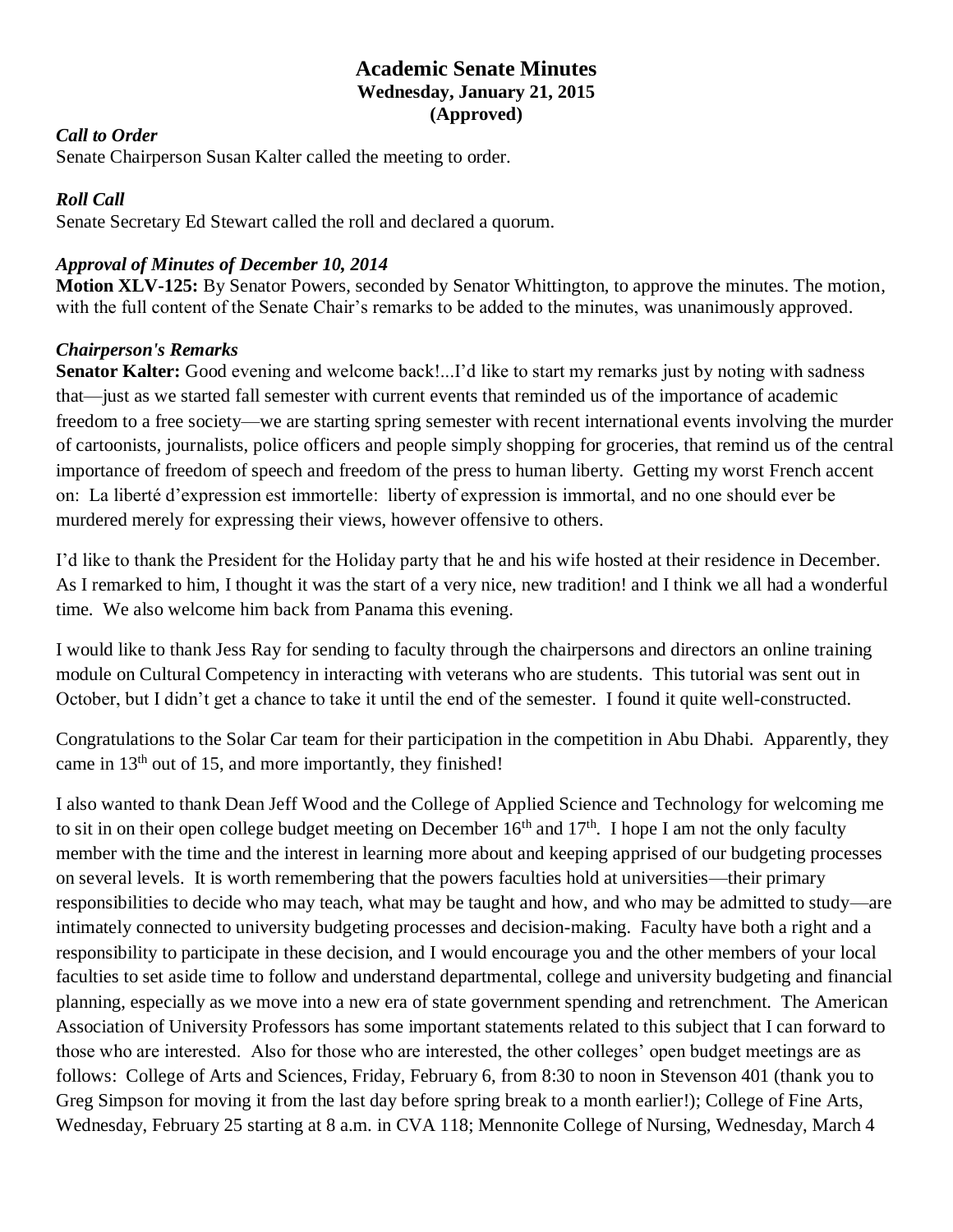starting at 1 p.m. in Edwards 306; Milner does not hold one; I believe that College of Business does not hold one; I have not yet received dates from the College of Education.

Finally, we have two policies coming to the floor tonight as information items, and I'll just give a few thoughts here. I am glad finally to see the Success Week proposal coming to the floor after several years and look forward to the discussion on that one. Thanks to Senator Joyce for taking that one off the table and moving it through the first part of our process.

I have slightly more mixed feelings about the proposed revisions to the one-sentence Policy on the Creation of Policy. This one is now being proposed as a 4 to 5 page policy, and Senators Fazel and Marx deserve a huge amount to credit for all their work on it last year, as does Senator Bushell, and the Rules Committee, for their thoughtfulness and patience this fall as they communicated with myself, Ms. James, and the main committee that will be impacted by the changes: the Executive Committee of the Senate.

On the one hand, I think it will likely help to safeguard the communication and shared governance that seemed to be put at risk last year for the first time in over a decade when the Senate office stopped receiving any policies for review from the President's office. It seems helpful to change the routing of requests for new or changed policies so that they must go through a shared governance body. I also met with Dr. Dietz and University Counsel Lisa Huson prior to Exec's scheduling of this agenda item, and have invited Ms. Huson to tonight's meeting to answer questions about the legalities of policy-making and so that we can all be clear about the basic legal environment. No use playing the game of telephone there! We should remember that not everything to be debated in the policy is about legalities, since the impetus to the changes was much more about communication between the upper administration and all other campus constituents regarding policy changes, and how the Senate office might be better able to act as a conduit of that communication for the campus.

On the other hand, I have included in your packets an Excel spreadsheet that should indicate the pressures that will be placed on the Senate and on non-Senate administrative units whether we place our policies on 5, 8 or 10 year cycles. We will want to consider carefully the practicalities of such expectations. Second, while I was concerned when Cynthia, Ms. James, was not receiving ANY policies for review, I also worry a bit about how this change might increase her workload and that of the Executive Committee. It has already done so this year as I attempted to anticipate the passage of this revision by starting in Fall semester to route policies for review that are past their 10-year due dates. Also, I have some discomfort with a paragraph revised late last spring giving the Executive Committee the ability to act as a first- and only-level review committee, even for a limited time. So thus far, I have only asked them to make judgments with respect to which policies fall into the "academic area broadly conceived" and which do not seem to, rather than deciding whether policies need updating.

Whether it is advisable to turn a one sentence policy into a highly detailed procedures description will come out in the debate later tonight and in the years to come. Dr. Dietz has wisely noted that if a onesentence policy was sufficient for over a decade and then insufficient during one year, it is not just the policy, but the people, who safeguard our shared governance and communication at ISU, and our overall university culture.

I'll leave my comments at that for now. Does anybody have any questions?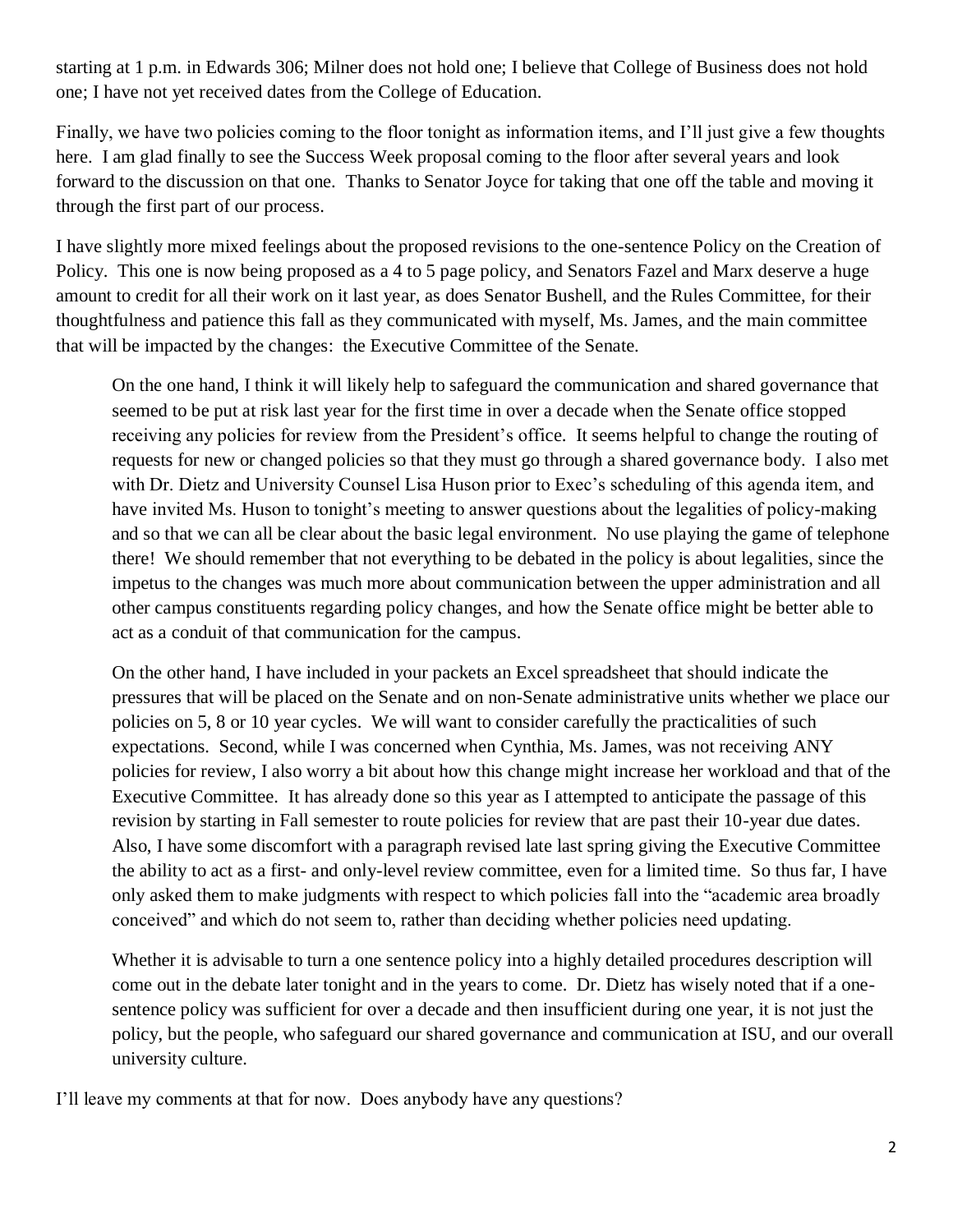## *Student Body President's Remarks*

**Senator Joyce:** I hope that everyone had an enjoyable holiday break. We had a very exciting start to the new semester with the Redbird Football Team making it to the FCS Championship. Although the game was a heart break, I think I can speak on behalf of the entire student body when I say it was an amazing experience to see the Redbird Football Team on national television, especially on ESPN. Next week on the dates of the 29<sup>th</sup> and the 30th, the IBHE Student Advisory Council will be held here at ISU. At this meeting, our representative Ryan Powers will be focusing on textbook affordability across the state and MAP grant funding. If you have any questions regarding the IBHE-SAC meeting, you are welcome to email Ryan Powers. The Student Government Association and myself had a chance to plan and prepare ourselves for the new semester at our winter retreat. At this meeting, we finalized plans to host a couple of different events, which I look forward to going into further detail at future meetings. We also have plans to create a realtor rating website for students who choose to live off campus. Lastly, a document tonight that the Student Government has been working very hard on, the Success Week document, will be presented. I am very excited to say that the Student Government has the full support of this document. I look forward to seeing it on the floor.

## *Administrators' Remarks*

## • *President Larry Dietz*

**President Dietz:** I too want to welcome everyone back. Congratulations to the solar car team. I was able to keep in touch with their progress by email on a daily basis. I also was able to attend the football championship in Frisco, TX. In the Leer rankings for teams across the country, our teams ranked 21<sup>st</sup> nationally. I don't have a lot more detail to report on the budget than I did last time other than we received Executive Order 8. The intention of the order was to freeze non-essential spending by all state agencies in the Executive Branch. Then you get into discussions about what is essential and what is non-essential. Are we a part of the Executive Branch? Normally, universities have been able to consider themselves exempt since we are not defined as a coded agency, but ISU uses all of our appropriated dollars, about 18% of our budget, for personal services and the order does not require a hiring freeze. We have had a hiring review in place for a long time and we continue to have that. It really has the effect of a freeze, but once the review happens, it is really up to us as to whether or not we want to fill a particular position at a particular time. We don't want to have that dictated by an external agency. We are also not restricted from entering into contracts with our income fund and other agency funds. So there is still clarification that is coming out of the executive order.

For FY15, there is still talk of a budget rescission and there is still talk of it being a 5 or potentially a 10% rescission which basically means it would be a 10 or 20% since we only have about five months of the academic fiscal year to go. The governor is trying to get some help with a \$1.5 billion deficit he has to balance the budget on so he has asked universities to voluntarily identify amounts by the close of business on January 16<sup>th</sup>. We did that after discussions with university presidents across the state. Some universities took the tact that all of our funds are committed; we can't contribute at all. Not very many took that tact. We also don't want to take the approach that we have 5 or 10%. We were trying to be responsible and so we thought if we could come up with something in the neighborhood of 1%, at least it is something. Nobody knows if that is going to happen. If there is a rescission and it is only 1%, we can all celebrate.

For FY16, we are really waiting for the governor's budget address on February 18<sup>th</sup>. I have spoken both with the governor and with his Chief of Budgets, Tim Nuding, and I have made the point that education is part of the solution. We are not the problem. We should not be viewed as an expense. There are really only two sources of revenue that ever going to come to the state to help us out of this billion dollar annual deficit and one of those sources will be private business. The other source by definition will be education. Our graduates generate revenue and pay taxes.

I just got back last Friday from Panama City, Panama. I had gone down with the Dean of COE and our Director of International Affairs and Assistant Provost Rita Bailey. We talked about some academic work that we might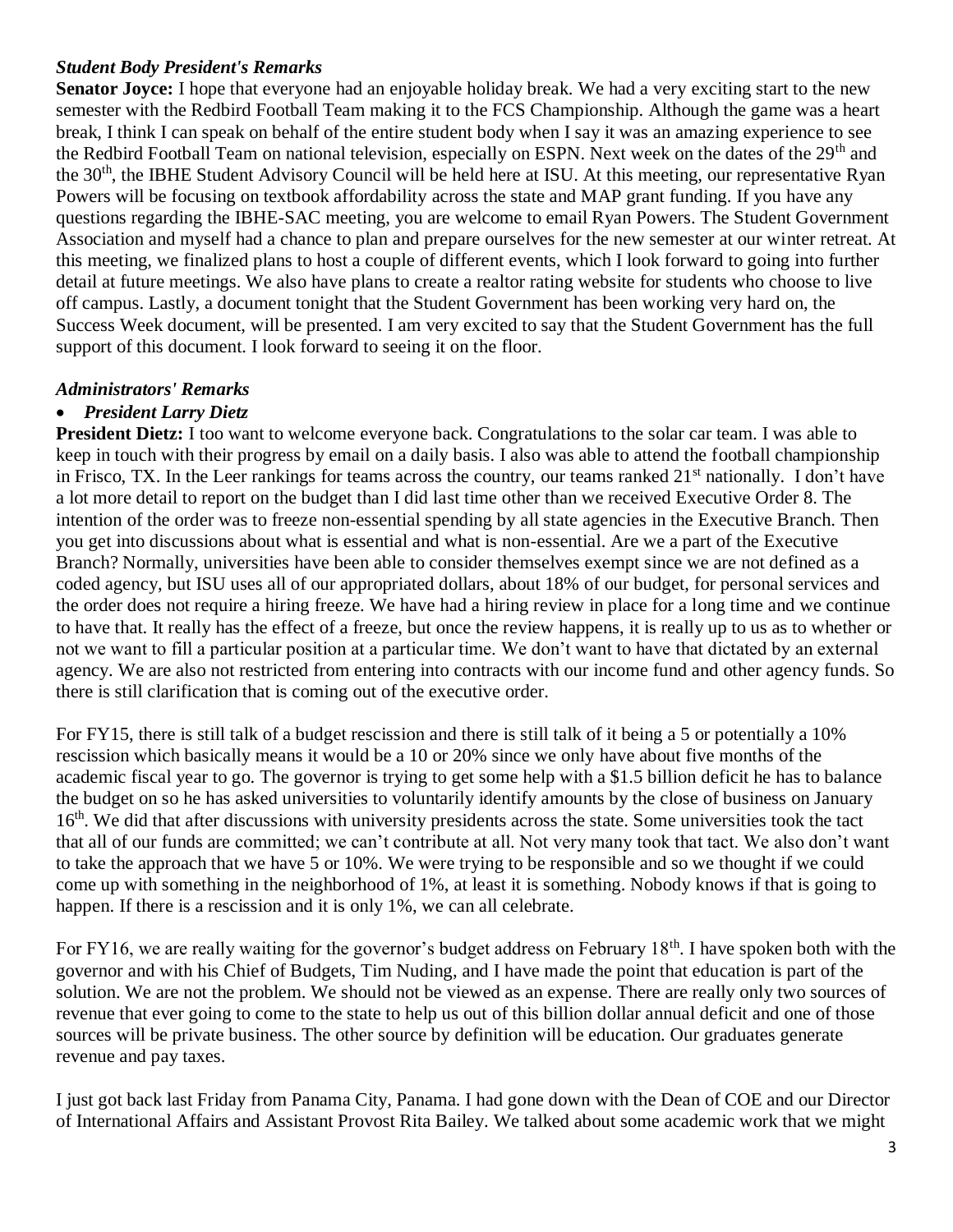be able to do there. The College of Education is interested in providing a Master's Degree program in the STEM area in Panama and they are very receptive to that. They are also very receptive to the idea that we might send students to Panama. It would be a great place for students to go for internships in a whole variety of fields. They are also interested in sending students to us, both through the English Language Institute, as well as our regular academic programs.

Lastly, an update on searches. The search for the Provost and Vice President of Academic Affairs is going along very nicely. This week, I met with the search committee for the Advancement position and gave the charge to that search committee. They are off and running as well. In addition to that, I had my first interview today with five people who were invited for interviews for our new Director of State and Government Relations. That was a position filled by Phil Adams sometime back. Then Leslie Root was in that position. It is now vacant. We want a person in the position when the session starts and that is going to start in early February, so we are on a fast tract. We have five good candidates.

This Friday night, we will have the Martin Luther King, Jr. dinner and I am pleased to say that it is a complete sell-out. We will have 600 plus individuals here to listen to Wes Moore.

**Senator McHale**: Do revenues generated from football successes come back to the university?

**President Dietz**: The FCS does not work look a bowl event would work. In a bowl, there is revenue sharing. The arrangement with ESPN is one that is developing; we are entering into some new contracts with ESPN. To get into the specifics of that, I would need to bring in Larry Lyons to talk to you about that. There is some revenue sharing, but it is not big money. We are just happy for the coverage and it attracted alums and former football players. So we can make some good connections.

## • *Provost Janet Krejci*

**Provost Kreici:** I have some congratulations. I will start with the outstanding symposium by CTLT. Dr. Elizabeth Barkley was our keynote. She is a nationally renowned scholar. She wrote an email and expressed that she had not seen a university like ours in terms of the passion of faculty and what they produce. Dr. Pat Cross, who an Endowed Chair is named after, is alive and well in the San Francisco area and I got to visit her over the holidays. She brought me into her hall of fame which showed her 17 honorary doctorates that she has received around the country and prominently displayed in the middle is ISU. I would also like to congratulate our athletes, not only for their prowess on the field, but for their academic success. As a team, they have a 2.8 average GPA. I want to thank all faculty and staff that support them. An update on the enrollment report. We have been talking about some of the glitches we have had with LEAP, but I will tell you that we are closing the gap and we are only down 5% in admissions now and we are up 24% in enrollment deposits. We are down a little bit in transfer students and are working on that. We have made progress with graduate students and we are now only 2% behind. Our official graduation rate is now at 71.8%; we are clearly in the top ten percent in the country.

There has been some discussion about the Distinguished Professors and University Professors and we will be continuing those discussions with the Faculty Affairs Committee and we will bring that back to you. Another big thank you to departments who have invited us to tour and learn about their departments. I got to visit the School of Information Technology. Really phenomenal facilities and faculty. The deans are meeting around campus now instead of meeting every week in Hovey. It is a great opportunity for a group of administrators to see all the things that our faculty are doing across campus.

The CFA dean search is moving along. We are getting to the point now of trying to look at the applicants and narrow them down. They have asked this week if we were supporting airport interviews and gave them a resounding yes; we want the best search possible.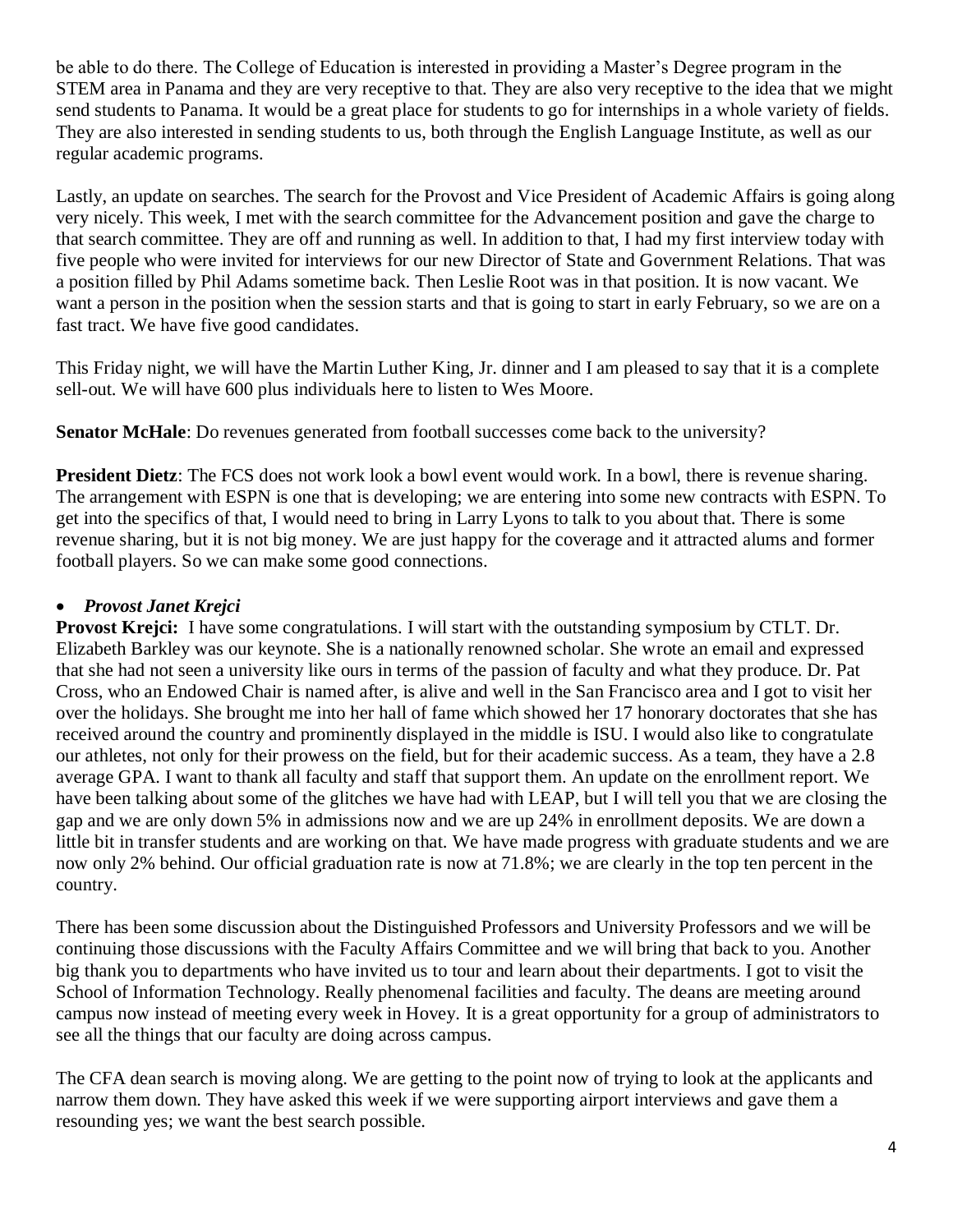The Civic Engagement Taskforce has been formed. They are moving quickly already and reaching out across the state and looking at what we have done here. We have also identified subject matter experts in civic engagement across the campus for the taskforce to tap into. If you want the charge in the minutes, I can give that to Cynthia.

The Long-Range Financial Planning Taskforce is kicking off and the co-chairs have met. The group will be getting together next week for the first time. Deb Smitley and Troy Johnson will be co-chairs.

Another shout-out to the Martin Luther King, Jr. dinner. Some of you have asked for provost's tickets and I think we have given those all out, but if don't have tickets and you would really like to go, we may be able to find a ticket or two.

**Senator Croker**: The Federal Work-Study money is disappearing and with graduate admissions decisions being made in the near future, some my colleagues and I are a little concerned about how this will affect the recruitment of graduate students, not just in terms of having graduate students but about the long-term effects of instructional capacity. Are there plans to replace that money with some other money?

**Provost Krejci**: I am going to call on Jonathan Rosenthal. I will just give an overview that I understand that the history of this was that the Federal Work-Study was originally intended for undergraduates and we have been slowly redirecting that to undergraduates, but are keeping close tabs on how that is affecting graduate assistants and how we might be able to move into giving support to that.

**Dr. Rosenthal**: I think you have said pretty much all there is to be said. These are funds that are really designed to support our neediest undergraduate students, by statute, and we have allocated them historically to certain graduate departments, but the allocation process was perhaps historical more than an annual need-based process. For over a decade, Federal Work-Study has not increased to where the number of families that we have which are expected to give no money whatsoever to their undergraduate's education. The FASA process has increased dramatically, so it is a hard decision. We understand and the provost and I have had conversations about this that these funds have supported recruitment, but also instructional capacity for undergraduates. We have considered that, in fact in a meeting just today, as part of how we are going to have to adjust our allocation process next year to support those students and that need of instruction.

**Senator Croker**: Some of us do agree that these needy undergraduate students certainly should take precedence; there is no arguing that.

## • *Vice President of Student Affairs Brent Paterson*

**Senator Paterson:** I appreciate your question about grad assistants. Jonathan knows I have been bugging him as well. One of the issues we have is a fairly recent IRS ruling on taxation of graduate assistantships. It exempts teaching assistants and research assistants, but our graduate assistants are classified as pre-professional. If they are out of state students, they are taxed on the out of state tuition waiver. We find that in their second year, in that first or second month, they basically don't get a paycheck; it is all going to taxes. So we are discussing how we can help those students in some way. It is not fair to them, but it is an IRS ruling.

It's been a busy start to the semester. We are participating in Project CEO, the co-curricular experience outcomes. This is a national survey that is going to determine to what extent students believe they are gaining the ten skills identified as most desirable by employers in new college graduates. That is part of a study from the National Association of Colleges and Employers. We hope to get some good information about how they are gaining those skills, both in and out of classroom experiences. When we get that information, we will share that more widely. On January  $7<sup>th</sup>$ , we were a co-sponsor with Illinois Wesleyan and the YMCA Stepping Stones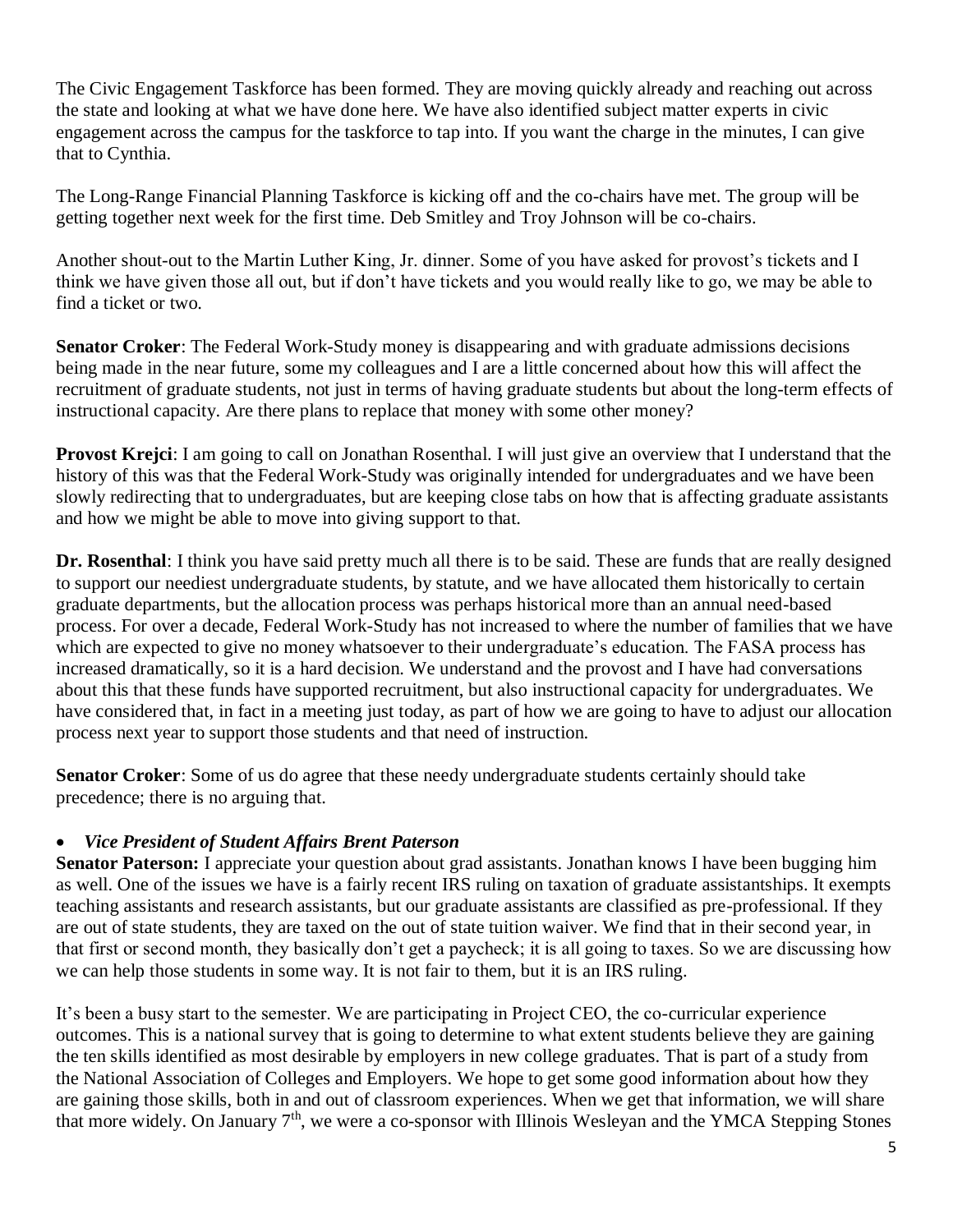of a Bloomington-Normal Sexual Assault Summit. It was a very good and open discussion about how do we address sexual assaults in our community; what are the services that victims are receiving; how can we better work together. A likely outcome of that will be forming a coalition that will continue to work on improving the climate and services.

Tomorrow night, there will be a program called Breaking Barriers, a community-police dialogue on practices and procedures. That is tomorrow night at 6:00 p.m. at the City of Refuge Church on East Washington Street in Bloomington. ISU Police is one of the co-sponsors along with other agencies in the community. Hopefully, we will have some really good dialogue about the issues most highlighted with the City of Bloomington Police, but there are some issues in our community over race and other bias and police response to such incidents.

Campus Dining Services has been named one of the best campus foods in the country. There was a survey and ISU was ranked 101 out of 1,200 institutions. We were the highest public university in the state. Since we last met, we have a new Interim Director of Campus Dining. Arlene Hosea, who had been the Director of Campus Dining for many years, retired. Dr. Jan Murphy accepted my offer to be the interim director. Jan has had many roles at the university, most recently a faculty member in FCS. She just jumped right into it; she is doing a great job.

On February 25th, Laverne Cox, an acclaimed actress in the series, *Orange is the New Black*. She will be coming to campus to speak about transgender issues. That is at 7 p.m. on Wednesday, February 25<sup>th</sup> in Braden. The event is free. Tickets will be available beginning February 2 for students and on February 9 for staff and for the public on February 16. It is free, but you will need a ticket.

The Midwest Bisexual Lesbian Gay Transgender Ally College Conference is a national conference; it will be held here on February 13-15. There are various workshops and other things. They are continuing to look for volunteers to help with that program, so if any of you have an interest in volunteering, contact the Dean of Students Office.

Lastly, at the McLean County Arts Center, there is a contemporary portraiture exhibit. Rick Lewis, who is the Associate Dean of Students, is one of the artists on display and it is just amazing. I would really encourage you to go and see it. It is portrait paintings of black males and they are all students here at Illinois State. It is entitled (In) Visible Men, really looking at marginalization of social groups. Rick is also putting together a program with that that he will have here at ISU and also take on the road to help people understand perceptions that people form just looking at those portraits and getting to know more about what those people are and knowing more about your ideas and how you form those. That exhibit runs through February 14<sup>th</sup>.

## • *Vice President of Finance and Planning Greg Alt - Absent*

#### *Committee Reports:*

#### *Academic Affairs Committee:*

**Senator Crowley**: We talked about the new online edTPA preparation course that is currently in review by the University Curriculum Committee. We had two guests, Elisa Palmer and Deb Garrahy, and we spent some time thinking about how that fits in with the preparation for the edTPA exam. We discussed the fact that the course management software work that we are doing will be done in conjunction with the University Teaching Committee and Mike Gizzi continues to work on that. We revisited our Success Week Policy that we will talk about here shortly.

#### *Administrative Affairs and Budget Committee:*

**Senator Lessoff:** We talked about all of our major items of business this semester. Because of some miscommunication, the annual review of the president will be going out a little bit late. It should go to all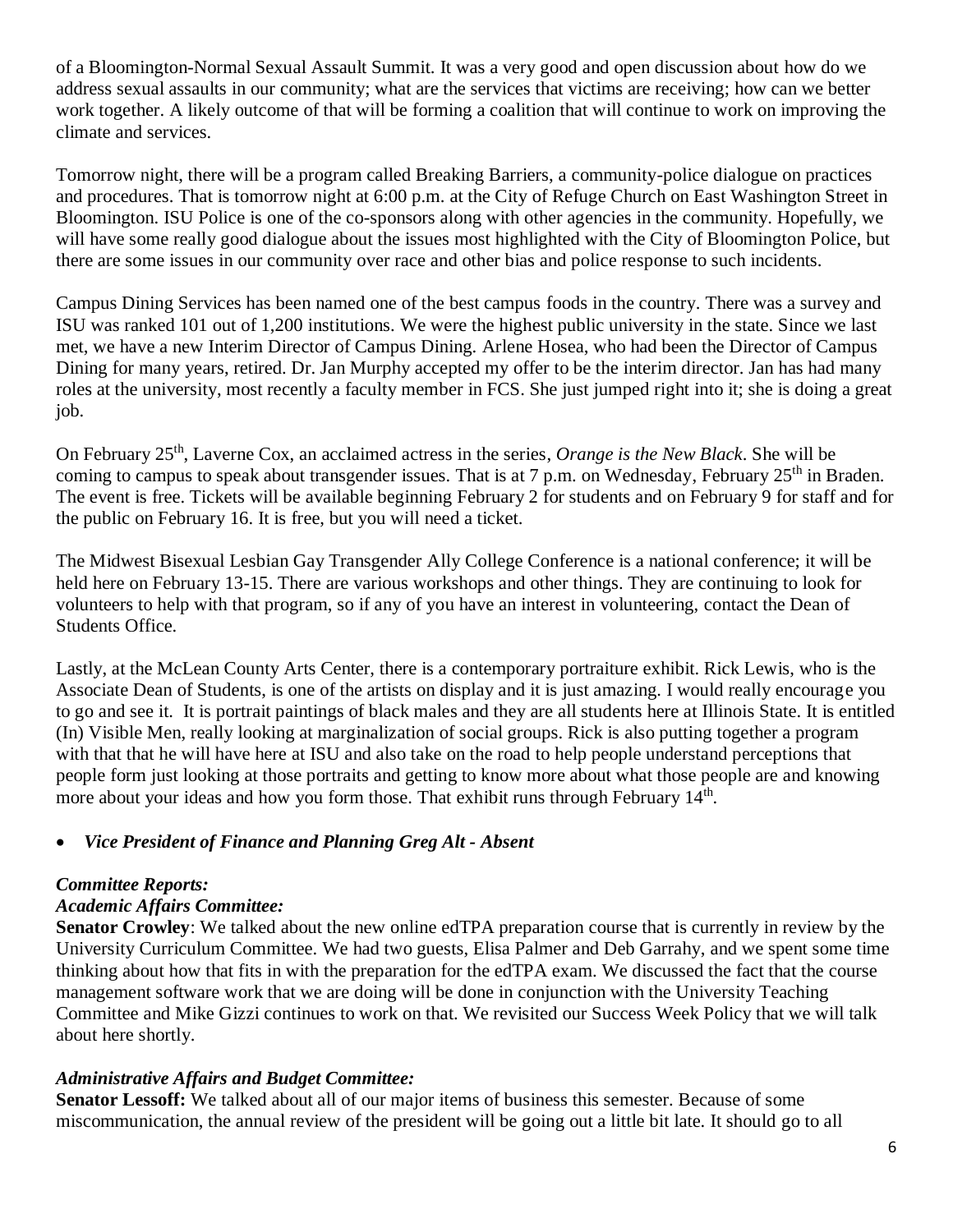faculty, staff and students by Monday, I hope. We discussed revisions to the Academic Impact Fund. We talked about queries we have to the different colleges about the forms for reviews of deans.

## *Faculty Affairs Committee: Senator Horst – Meeting Cancelled*

## *Planning and Finance Committee:*

**Senator Rich**: In the spring, the committee produces the Institutional Priorities Report for approval by the Senate. The process has this report being sent by the president to the four vice presidents. During the fall, the vice presidents form response documents and we received those documents in December. Let me publically thank the four vice presidents and their colleagues for doing this. We get very detailed information on our institutional strengths, updates on recent initiatives, an accounting of key challenges and generally very good response to the inquiries that are embedded in the document. This week, we reviewed and discussed these documents. That is a key step in forming next year's priorities report. You will be seeing that report in the weeks ahead.

## *Rules Committee:*

**Senator Bushell:** We continued reviewing and working on a few changes to the Creation and Revision of Policies. It is up soon as one of our Information Items. Suggestions are coming from General Counsel with a couple of edits and we wanted to consider those fully. We also looked at the Protection of Minors Policy. We will continue to review that document the next time we meet.

#### *Action Item:*

#### *09.11.14.01 Granting of Second Baccalaureate Degree – Catalog Copy (Academic Affairs Committee/Administrative Affairs and Budget Committee)*

**Senator Crowley:** As written, the Academic Affairs Committee supports the policy that students may graduate from ISU with two baccalaureate degrees as long as they meet the requirements of the degree and that a minimum of 150 hours credit is received by the student.

**Motion XLV-126:** By Senator Crowley to accept the policy as written. The motion was unanimously approved.

#### *Information Items:*

*02.10.12.04 Final Exams Policy – Current Policy (Reference Document Only)*

- *01.14.15.01 Success Week/Final Exams Policy-Revised Markup Copy (Academic Affairs Committee)*
- *01.17.12.02 Success Week Policy Documentation (Student Government Association)*

*01.16.15.01 Success Week Survey (Senator Joyce, Student Body President)*

*01.16.15.02 Success Week Survey Results (Senator Joyce) (See Electronic Copy)*

**Senator Crowley:** The Final Exam Policy asks us as professors to make sure that students know in advance their obligations toward the end of the semester. As long as we write in a syllabus what is expected of our students, then there is no problem. For the protection of our students, we are advocating for the idea that as long as the syllabi are reflecting the expectations of students, then all is well. There is a problem when students are given exams that they don't expect valued at more than 10% of their grade in the week prior to final exams. So the policy would ask that any exam that is taken by students in that week would be 10% or less and then final exams would be taken during the week assigned.

**Senator Joyce**: This is a document that has been in the making for about two years. What the Student Government has noticed is that finals week is obviously a very stressful week for all students. The issue is not just the finals, but the amount of work students have to do the week before finals. This document is proposing that there are no actual tests that are over 10% the week before finals. Also, it saying that there will be no projects, papers, speeches, graded performances, etc. that are not defined in the syllabus after the first two weeks of class. This is allowing students to have the week before finals, the Success Week, that time to study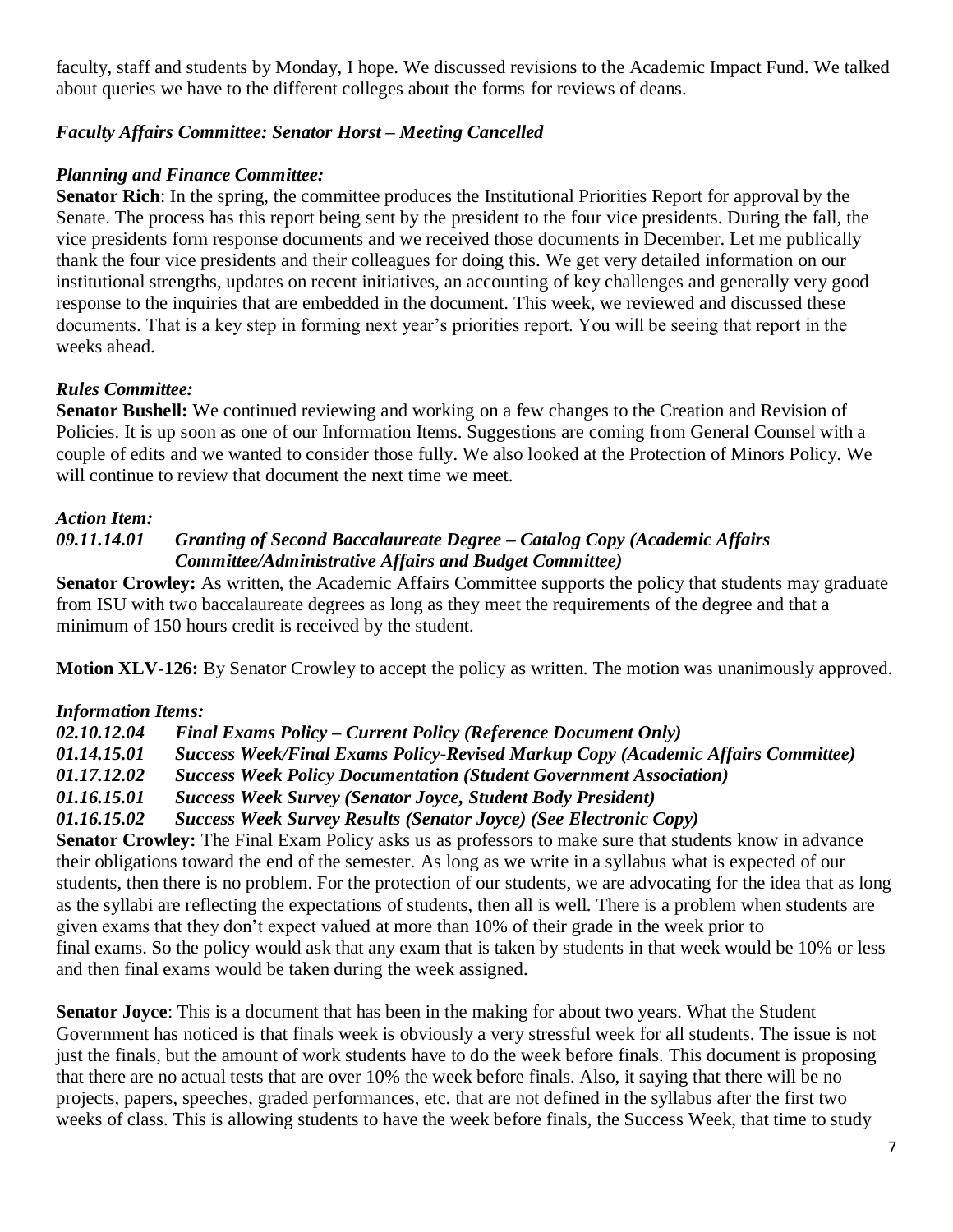for their actual finals. This is teaching students to prepare themselves for finals rather than cramming in a bunch of information to take tests that are back to back on top of the finals that they have to take from other classes. Overall, this document is going to alleviate a lot of undue stress on students during that week before finals so that they can focus the real task at hand, which is their finals.

**Senator Kalter**: You also provided us with the survey and this information from other universities so people can see that people are very well on board with this.

**Senator Joyce**: Hopefully, you had a chance to look at the electronic copy of the survey, which is where all of the data is. The data says that students have a lot of projects and finals that are combined over those two weeks. Students are stressed out and they do not feel that they have enough time to study for their actual finals because of the tests and the quick projects that are sprung upon them that are happening the week before finals. We are not the first school to do this; this is a policy that has been adapted at a lot of other universities and we are just trying to alleviate the undue stress for students.

**Senator Horst**: Have you discussed this policy with anyone in the School of Art? I have some comments that I might convey to you. They requested in your list of other assignments that you include graded performance and portfolio assessments, because they do an extensive five-hour portfolio assessments.

**Senator Joyce**: When do they tell the students that that is required of them to do that? Is it in the syllabus at the beginning of the course?

**Senator Horst**: They are going to make sure that happens. They do both of those assessments the week before finals.

**Senator Stewart**: That is their final, but they don't have time to do it during finals week during a one or twohour period of exams.

**Senator Joyce:** We will look that over as a friendly amendment.

**Senator Horst**: The last page of the policy under Excused Exams, you mention that if students are unable to take a final due to emergency, illness, injury or religious reasons…There is another policy where documentation is being handled by the Dean of Students and we were wondering if for this sort of event, the documentation could be handled by the Dean of Students.

**Senator Kalter**: I think you might be thinking of the Bereavement Policy. What is the rationale for going to the Dean of Students rather than the department chair or director?

**Senator Horst:** We were thinking for consistency and if there is illness, what was the documentation. There is already this mechanism to go through the Dean of Students.

**Senator Joyce**: I will have to read over the Bereavement Policy to see if that would streamline the process more.

**Senator Horst**: In the sentence, instructors may petition their department chair/school director or Dean of the College of Nursing if they believe the policy jeopardizes or impairs their ability to teach. I am wondering what the intent of that sentence is. "Impair their ability to teach" seems like a strong phrase. Perhaps it could just say if they want to hold exams during success week.

**Senator Kalter**: I have a friendly amendment for that, but I wanted to get everybody else in. I want everyone to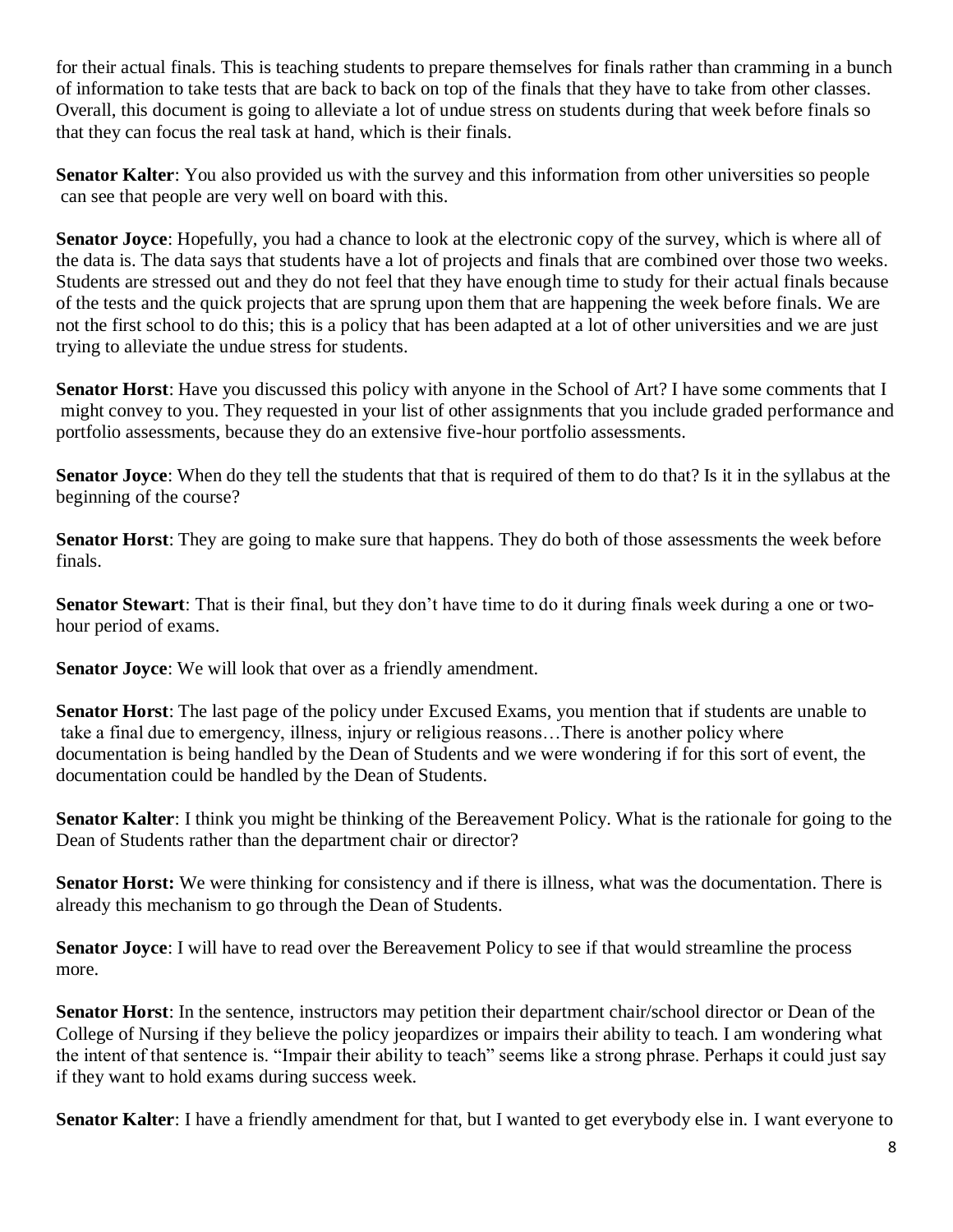understand that the stuff under Excused Exams is in the existing policy. Should we be discussing to switch that from chair/director, we want to make sure that we talked with Jonathan Rosenthal to make sure moving that from local control to centralized control is not going to cause a lot of issues.

**Senator Bantham**: Senator Joyce, do you have any idea how much this success week might reduce students' workloads that week prior to exams? Much of this work is already captured in syllabi and therefore is going to be legit through that week and we can accept this and not end up with the net result that you are anticipating.

**Senator Joyce**: The example I always use is that I have seen courses where 50 to 60% of the final grade is determined for tests and that is the entire course structure. The ideal situation where this is curved would be where there will at least be one week in between those exams that will allow the students to prepare for the final exam. The 10% creates a barrier where in that week, yes the work will be distributed before that in essence, but what it will really do is allow that one week for students to put their full attention into that final, which generally is the biggest amount percentagewise. The work will be distributed a little sooner, but it will also give that amount of time for students to just focus on their finals and possibly another couple of assignments that are below 10%.

**Senator Bantham**: Perhaps I am misunderstanding the intent. If it was documented in the syllabus within the first two weeks of class, 100% of the work could be done in that week just prior to finals.

**Senator Joyce**: Everything except for exams, yes.

**Senator Winger**: I too would be conforming to the letter but not in spirit and I feel I have to have papers due at the very end of the semester. Grades are due so quick after the end of the semester that if I have 60 papers due in the finals week when they should be due, I am not going to be able to get them graded. So in response to what you have done, I move the paper due date to the end of the 14<sup>th</sup> week, but I am not sure that settles the matter.

**Senator Joyce**: When do you assign that?

**Senator Winger**: It will be in the syllabus from the beginning, but I am not sure that solves your problem.

**Senator Joyce:** It may not solve that exact issue, but coming back to the main issue at hand, which is those big tests, that it does solve. It would be a completely different document to assign every little example of that sort where you have multiple percentages of people assigning different papers and things of that sort. It would be very restrictive if so. This is trying to stop the big percentages.

**Senator Winger**: I wasn't arguing your proposal, but I was saying that I will be conforming to the letter, but not the spirit.

**Senator Kalter**: I think what both Senators Bantham and Winger are bringing up is whether this is going to change anything.

**Senator McHale**: A point of clarification. If what is due in the 15<sup>th</sup> week is in the syllabus, then that is the spirit and the letter of the law?

**Senator Winger**: I take that to just be the letter. The workload is still there.

**Senator McHale**: But they do have a warning.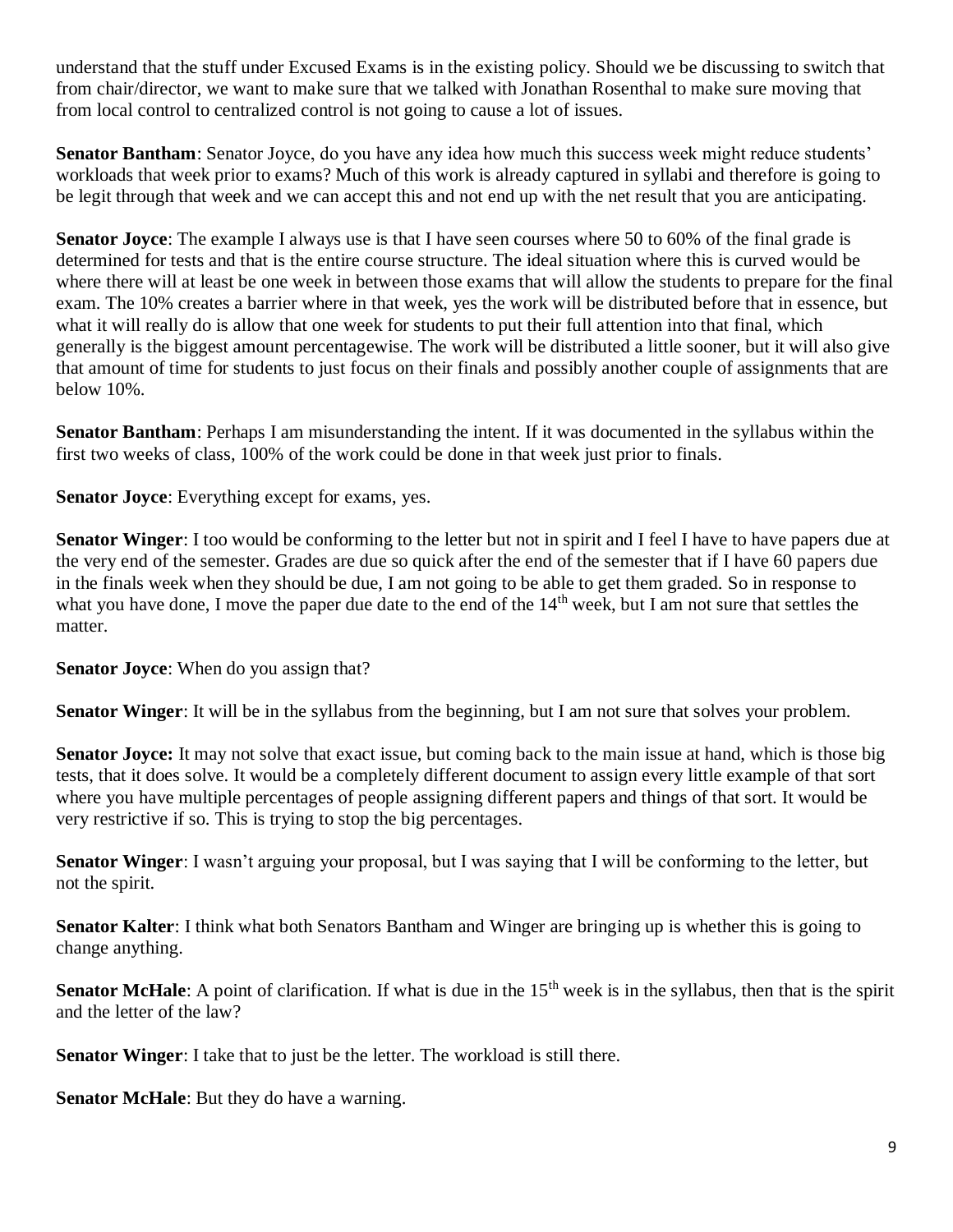**Senator Winger**: It doesn't help them because the material they are writing isn't available to them until the end of the semester.

**Senator Joyce**: But they can prepare for it at least in time allocation where before this, you could also assign this in the 14th week. Maybe you wouldn't, but you do have that ability to where this is going to give that time allocation so that the student understands that there is that percentage.

**Senator Winger**: What might solve your problem is to move when the grades are due so soon after the end of the semester. That has always baffled me.

**Senator McHale**: If I have a big project that is due the 15<sup>th</sup> week of class and it's on the syllabus, then it is ok according to what we wish to do?

**Senator Joyce**: That's correct.

**Senator Ellerton**: Is it intended that the first refers only to tests and the second only to assignments?

#### **Senator Joyce**: Yes.

**Senator Ellerton**: The first point says tests that amount to etc. may not be given and due and I question the presence of "and due" because it implies that that is an assignment. Would it make it clearer to remove the "and due" as not being applicable because a test isn't due. The second point, if it refers only to assignments, is it confusing to have "other assignments" when there has not been any others mentioned to that point. From all of the discussion, it implies assignments worth more than 10%, so a friendly amendment to remove "other".

**Senator Croker**: In the early days of this as someone who gives papers that are due during the final week, I was concerned with any language that might endanger that. The students might have a very clear point about having back-to-back tests. So you have a project due in week 15 and a final in week 16. They are not bothered about that. They are bothered about giving them an exam in week 15 and an exam during final's week.

**Senator Kalter**: In Executive Committee, we were discussing how people do not know the current policy and often give their final exam in the 15th week, even though they are not supposed to by policy. Senator Krejci suggested that we start sending out with some of the other things that either Jess Ray or the Provost's Office sends out as a reminder. So part of this is changing the culture and trying to get people to be more sensitive during that week.

**Senator Horst**: Does the first bullet point include take home tests. Perhaps that is why it says "given and due".

**Senator Joyce**: Yes, that was the purpose behind that.

**Senator Horst**: Exceptions to this rule includes labs. Can the units define labs? How would you define a lab?

**Senator Crowley**: I think we can be very open-ended…a lab for speech and hearing, nursing clinics. There any number of imaginable labs that are at our university.

**Senator Horst**: So it is something that the faculty and directors understand as being a lab?

**Senator Crowley**: I think so.

**Senator Rich**: If someone were to give three midterms and a final and the final is optional based on the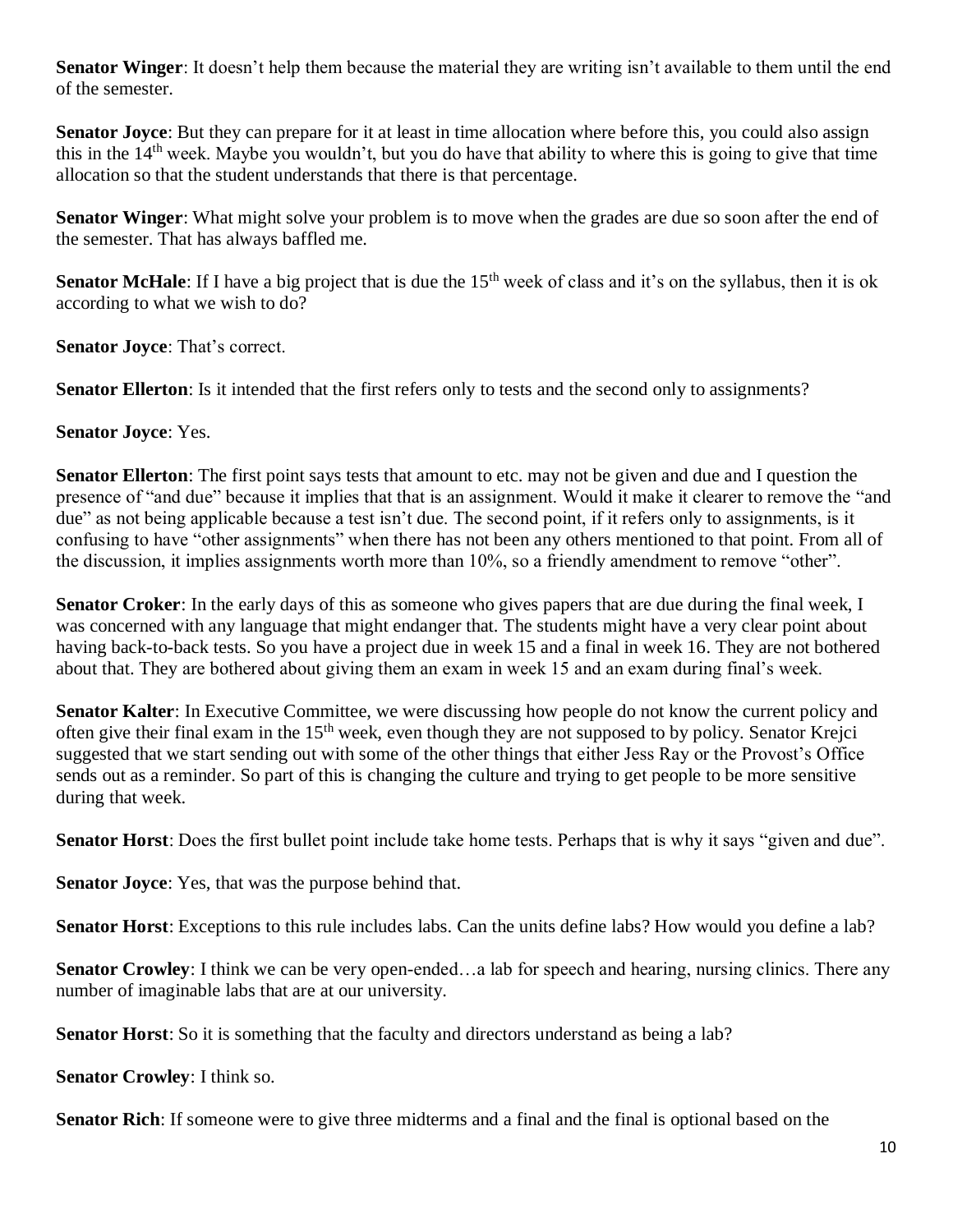performance on the midterms, this policy would appear to preclude that. You would not be able to have that form of testing strategy. Was that an unintended consequence?

**Senator Joyce**: To clarify, you are talking about if there is a for-credit test the week before finals and an optional one during finals? Even though that final is optional, there are going to be students in that class that need that final. The success week will still be the opportunity for them to study for that extra final. Yes, that test would get moved up a week, but for the students that have that 98%, it probably won't matter.

**Senator Kalter**: Senator Rich, my understanding of what you are describing is that the third test would fall under the clause that it has been clearly specified in the syllabus already.

**Senator Rich**: No, it's an exam not an assignment.

**Senator Kalter**: So it falls within the first bullet point, ok.

**Senator Schneider**: Aren't the students off during Thanksgiving and can't that be used as their success week?

**Senator Joyce**: That is only for the fall semester.

**Senator Schneider**: Well, you have spring break off. I don't understand the need for a success week.

**Senator Joyce**: Think of the even added benefit of having Thanksgiving break and success week where the students have more time for preparation.

**Senator Hoelscher**: I think the unintended consequence of the policy is the scenario he described. You give three exams and the final is the make-up exam. It might force a professor to give a make up that he might not otherwise give. Is that an unintended consequence?

**Senator Joyce**: From personal experience and from others that I have talked to, I have seen that example in other courses, but it is in those courses you will never find that the last test falls the week before finals.

**Senator Hoelscher**: Does the policy address make-ups and says you have to give make-ups?

**Senator Stewart**: The original exam policy says that if the student is unable to be there for the final exam.

**Senator Hoelscher**: So it only addresses make-ups in terms of final exams?

**Senator Stewart**: Yes.

**Senator Winger**: Do we have in data about how many hours outside of school students are working at various jobs?

**Senator Kalter**: We asked that question earlier in the semester on the Planning and Finance Committee and could not get a great estimate. Senator Brauer brought us some information about some students, but we did not have a comprehensive understanding of it.

**Senator Winger**: We have grade inflation and a drinking problem at the university, so does it need to be easier? On the other hand, for this generation of students, I find if I assign a paper that is due at the wrong time, I get

crappier papers because the students are overwhelmed. I don't want to contribute to making school easy, but I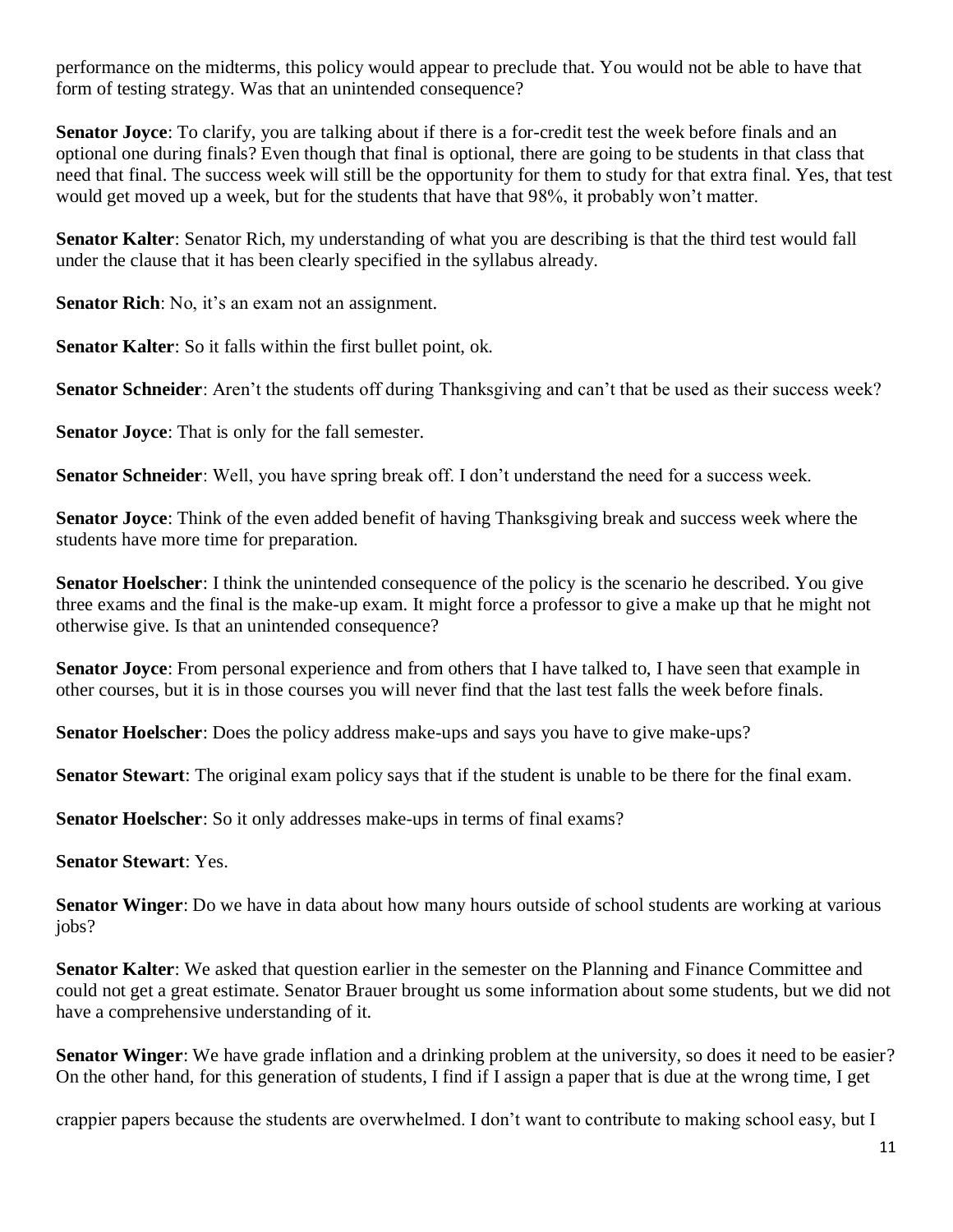do think if we can work on the schedule this way; we should because, generationally, these kids are working outside of class far more than we did.

**Senator Brauer**: The National College Health Assessment, we collect this data biannually in my department, so I have 2013 data. It is self-reported and nationally benchmarked. Zero hours worked is 46% of the respondents. Those that work one through nine hours is 16.6%. Ten through nineteen hours is 24.3%. Those that worked 20 to 29 hours is 9.2%; 30 to 39 hours is 2.4%; and 40 plus hours is about 1.4%.

**Senator Gizzi**: I applaud the students for their perseverance with this. This began when Andy Manno was president (of the student body). He is now a second year law student. Throughout the semester there are periods of time where students have a massive amount of work. I never make my finals a lot of points because I don't find I get quality work at the end of the semester. I think we need to make sure that people aren't giving their final exams the week before. At the same time, there is never going to be an easy solution to this. It may help some, but I don't think it's going to do much.

**Senator Brauer**: We also ask for volunteer hours. 37.3% of our students volunteer one to nine hours a week.

**Senator Kalter**: I had a bunch of editorial comments that I shared with the committee. Because this has been three years getting here, I decided not to send it back to committee, but I wanted to share some of the substantive ones that they are considering. One of them has to do with these places where both for this final exam problem and for the success week exception, I am suggesting that when a chair or director grants an exception that we have it be posted publically, either on a website or in a department office or both. That would give some accountability and it would also allow students to check whether or not their professor is following the policy without the awkwardness and intimidation factor of either going to their chair and asking or going to the professor and asking. Second, in the current policy, we have a line that says any request shall be made prior to finals week. This is for people who have three exams in a day and they need to move one of them. I suggested we tighten up that language a little bit because you don't want to be asked on a Friday of the 15<sup>th</sup> week to try to find an alternate exam time for finals week. If we could add something like ask a week before rather than during the week before finals. We used to have in the current policy "the processes on the Registrar's website". Now we are putting that procedure into the policy, at least as it is proposed, and I wonder if that is wise because procedures like that can change. Going back to Senator Horst's original point on the second page, the second to last paragraph above the excused exams, this impairing their ability to teach. My suggestion was instead of saying jeopardizes or impairs their ability to teach, I would prefer to say impairs their professional judgment regarding appropriate pedagogy. Does that help to satisfy what you were worried about?

## **Senator Horst**: Yes.

**Senator Crowley**: I might suggest instead of the word impairs, perhaps "compromises"?

**Senator Kalter**: Or interferers with…it may be a little too strong to say impairs. It's hard to tell if we are going to get this back as an Action Item right away or if it is going to come back as an Information Item.

*12.17.14.01 Creation and Revision of Policies (Rules Committee/Executive Committee)*

*12.17.14.02 Suggested Additions to Policy (General Counsel)*

*12.17.14.03 Policy Review Schedule (DO NOT PRINT DUE TO LENGTH OF SPREAD SHEETS – SEE ELECTRONIC COPY) (Susan Kalter, Senate Chairperson)*

**Senator Kalter:** Because this is a lengthy policy, I would like us to first ask questions about 10.1.1, then 10.1.2 and then 10.1.3 so we have an orderly discussion.

**Senator Bushell**: This policy was very long in the making and has gone through several iterations from our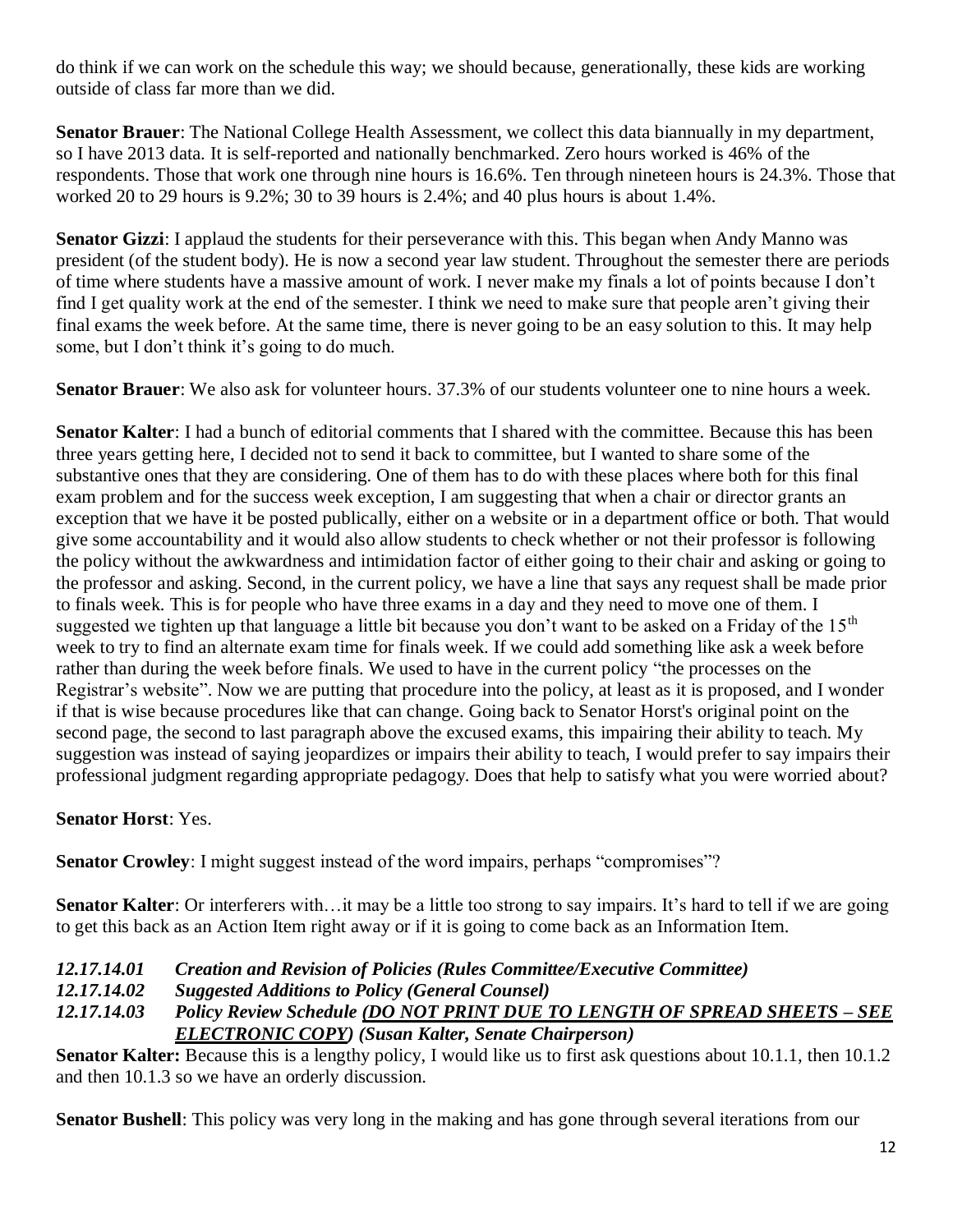committee to Exec and back. There are two documents in front of you. One is the main policy with some markups and also some suggested additions to the policy from the General Counsel's Office. The original policy is 3.2.17 and it is listed there in the little box. It was very short and essentially talked about the president will seek the advice of the academic community through the Academic Senate. Most of the rest of the information was available on the website under an updating tab on the policies page. That is essentially about making corrections or reviewing existing policy. Senators Marx and Fazel were sort of our main authors from the committee. We took a lot of information from that updating tab and began rewriting it into the policy we see here. Some of our meeting tonight was to look at those general suggestions from general counsel and work up a little bit of tighter language that fits into the existing structure that we have.

**Senator Kalter**: Let's start with 10.1.1. This is the purpose, scope, implementation and definitions for the proposed revision.

**Senator Horst**: In the definitions, it states the Policy Coordinator. Can somebody state who that would be?

**Senator Kalter**: That person works in the President's Office; I believe that right now it is Vickie Kiser and has been for quite a few years. If there are no further questions, let's move on to 10.1.2. This is the creation and revision of new policies. You might have noticed on the spreadsheets that we sent out, as of right now, we have about 351 policies. A large number of those are in various vice presidential offices that the Senate does not ever see them. Just because we have a policy, it doesn't mean that the Senate sees it.

**Senator Horst**: This is where we start seeing language about the role of the Executive Committee in this policy. This is giving a lot of new responsibilities to the Executive Committee which is already trying to do a lot of scheduling and discussion. Has the Rules Committee considered expanding the definition of the Executive Committee in the Blue Book?

**Senator Bushell**: We haven't yet currently. I am wondering if it is a new directive or action. The Executive Committee still distributes these things to the Internal Committees.

**Senator Horst**: Yes, but now they are reviewing the policy and figuring out if it is applied to the Senate.

**Senator Kalter**: I agree with both of you. Senator Bushell, you are right that this particular section doesn't really change what the Executive Committee has been doing. On the other hand, what is changing is that currently, if somebody wants to propose a new policy, it goes to the Policy Coordinator. That person or somebody in the president's office decides whether to send it on to the Senate. What you see in the forms, the last two pages of the policy, what we would be doing is changing the address. So when someone clicks on the updating link, it would get routed first to the Senate Office so that we could determine whether or not it falls under the academic area broadly conceived. We always have the president and provost sitting on that committee and also the Senate Chair and Secretary and the Student Body President. So those people and the other members of the Executive Committee would be deciding if these fall in that area. I think that that is a pretty good group of people to be looking at that. One of the reasons why I started creating a spreadsheet is because once we decide something is not usually a Senate policy, let's not keep spending our time re-asking that question unless somebody specifically says we need to send it through the Senate. We could have a checklist that indicates this one gets immediately routed to the vice president's office, so it would not hugely increase that workload.

**Senator Bushell:** To contain the discussion a little bit, 10.1.2 is about the creation of policy, so if a new policy is developed, the proposal is that Exec will have a look at it and begin to make a decision about routing it. If it is of an academic nature or dealing with the Constitution and so forth, it comes through the Academic Senate. If not, it finds its home with another unit or body. The next time it is up for review, we know that that other body is responsible for it.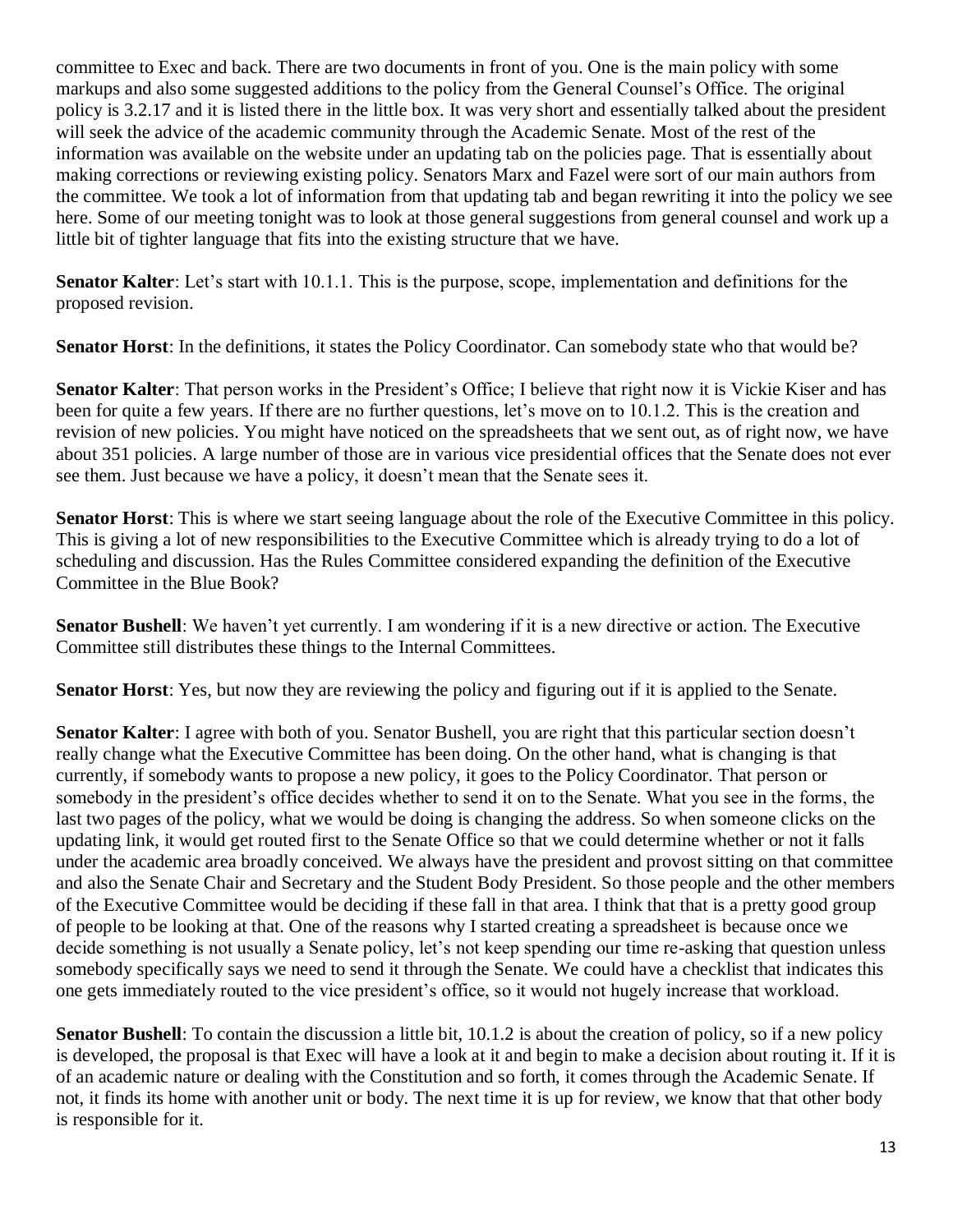**Senator Kalter**: The Exec Committee went back and forth with having it the president's designee. The problem with that is that at a certain point, some of those policies seem to have been put up and down on the website with only a lower level of approval than the president. That is of concern because the president is ultimately responsible for all of the policies. When the Senate approves something, it does not immediately go into effect. It has to go the President's Office and the president has to agree or, according to the Memorandum of understanding, has to come back to the Senate and explain why that policy was rejected or why he wants it rewritten.

**Senator Cox**: In 10.1.2, that portion that is struck through was on the updating tab, right? But the replacement language is more active, but the substance would be the same in terms of the role of the Executive Committee. It expands the process the committee takes, but it doesn't add to the Executive Committee's responsibilities.

**Senator Fazel**: Actually, this was not on the updating link. The updating link is very different from what we have here. We have over 350 policies at the university. Some of them have not been reviewed for many, many years. The question is where do you start looking at these policies and how to decide if they need to be reviewed. We thought the Executive Committee of the Senate was the most qualified body to look at all of these. The original document only talked about shared government issues. Now we have added Constitutional issues.

#### **Senator Cox**: Where did the language come from?

**Senator Fazel**: We developed it. We had a discussion about this policy in Rules tonight. My suggestion was that if we could rewrite tonight and bring it up next time. The reason is that this is a new policy. The only thing we have replaced are those three lines at the top of it. If it is a new policy, we don't need to include all of the changes and all of the edits. Those are for internal consumption of the committee. The committee should bring a clean version. All of the changes do not need to be shared with the rest of the Senate. We considered all of the recommendations of the General Counsel and most of them are going to be incorporated into this document.

**Senator Kalter**: I think you are right; it is confusing. One of the delays of this policy was that we ended up working toward draft six using draft four and then we had to go back and use draft five. In all of that, we are trying to make sure this comes in a timely manner. We also had invited Ms. Huson because of her suggested edits.

**Senator Rich**: In 10.1.2, there is a memo from the General Counsel's Office that suggests adding a sentence, which seems useful to me for coordination purposes. What conclusion did the committee come to regarding this suggestion?

**Senator Bushell**: The committee was in agreement, but we also rewrote it with language that fit a little better with the original language that was there. I can read that suggested edit that we have: The Internal Committee will work with the body or unit that originates or is assigned jurisdiction of the policy to ensure practical implications are accounted for as well as legal review.

**Senator Kalter**: If there are no other questions on 10.1.2, let's move to 10.1.3. This one is a little more complicated because it has to do with review of existing policies where we are just reviewing it and making no changes or we review and revise an existing policy. One of the complications that arose is that every once in awhile, like the Sick Leave Policy that we discovered was off the website, a policy that is so outdated or has something that needs to be changed in it that doesn't comply with the law. This is where I think I can quote Ms. Huson on this. You said sometimes it is better to have no policy than to have a policy than have a bad policy posted or in existence. Is that correct?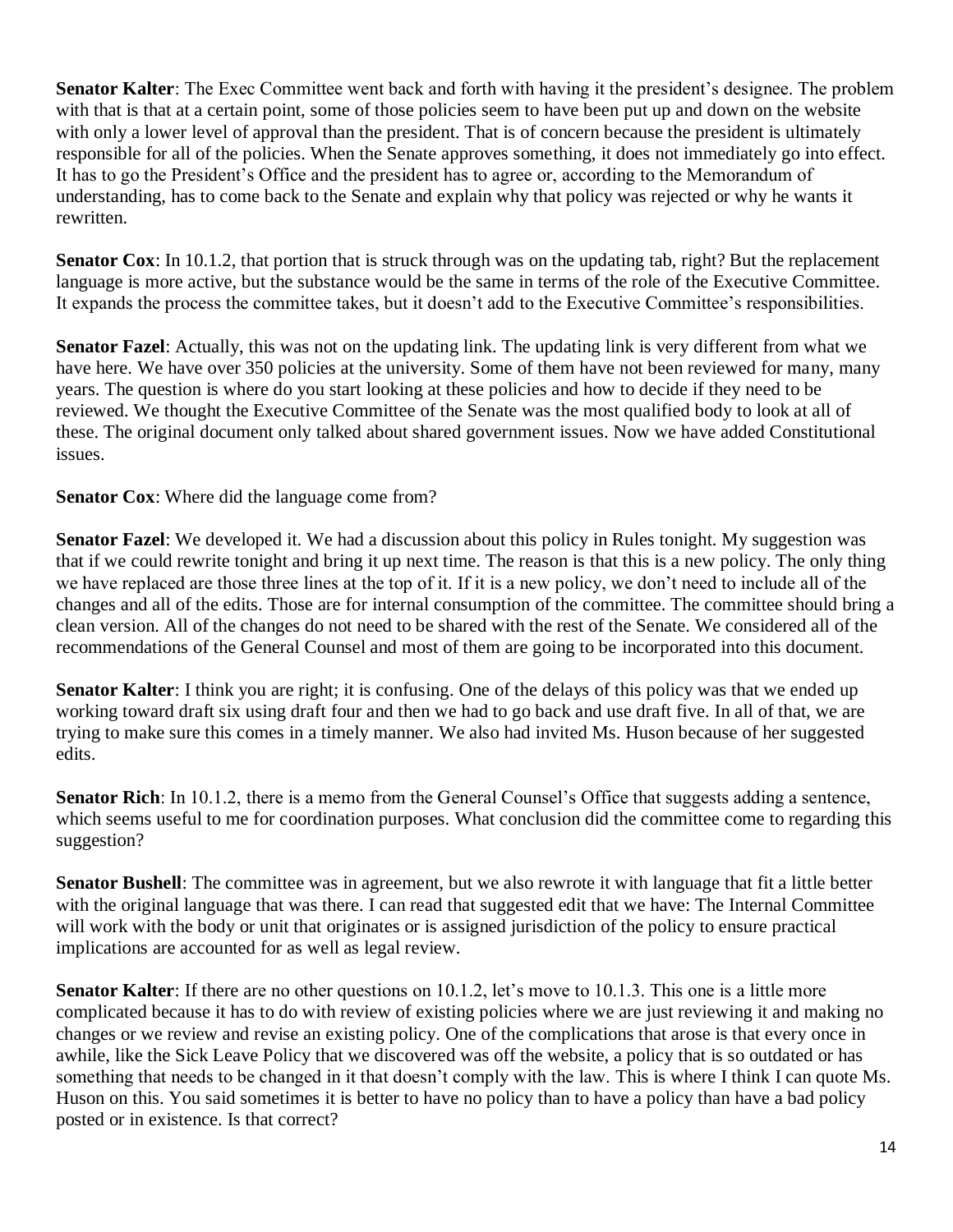**Lisa Huson, General Counsel**: I probably did say that. We get in more trouble for having a bad policy or having a policy and not following our policy. The latter is worse. I moved up here (to the table) to address that language (stated by Senator Bushell). I am not married to that language. Part of why I used the language that I did was because the originating body is not always the body that has the practical implications. Maybe putting it in the policy isn't even the right thing to do. Maybe just practically speaking, I just ought to talk to the right people. I have been here almost ten years. When I first got here, people never even showed me a policy. It's gotten a lot better over the years. So that language was an attempt to address that vacuum that was existing with getting the people who actually do it and getting legal review. So for originating body, I wonder if we could refine that a little bit more. Are you taking that back to your committee?

**Senator Bushell**: The phrasing body or unit definitely comes from of the original way that we wrote it, so that is an example of how we are making it consistent with other sentences. The sentence goes on to say or assigned jurisdiction. There is a moment where we have to say this policy essentially belongs to this body or unit.

**Senator Fazel**: If we changed that to body or unit affected by this policy, would that address your concern?

**Ms. Huson**: It does; it may go further than we want it to. I actually like that, but I want it to be both because the originating body or jurisdiction is correct. It may be it just isn't big enough. Maybe it can't be done and we just do it like that in practice.

**Senator Kalter**: I want to point out a friendly amendment that I have that deals with 10.1.3. This has to do with when a policy has to be removed from the website for some reason. We have right now: No policy shall be removed without the notification of the Executive Committee and the president will set an appropriate timeframe, etc. I feel uncomfortable with that wording or even having that paragraph in there because the problem last year was notification. I suggest that we strike that paragraph. You see c3 on the previous page to add 'revised, proposed for temporary or permanent removal or even reviewed and unrevised' to that other paragraph. Presumably, if someone is going to request for a policy to be pulled off the website, it will go through the request form. It will get sent to the Senate. It can immediately go to the Exec Committee by email. I think that it is really rare that we have to do this within ten minutes of finding out a policy needs to come down, but we can do that. Exec will be informed and the president can set that timeline.

**Senator Stewart**: That paragraph was put in there because you brought up the concern that policies were being removed from the website without anybody knowing who did it or where or when.

**Senator Kalter**: The only person who can remove policies from the website is the Policy Coordinator. Maybe you are right, but I am not envisioning that a whole bunch of people are going to do an end run around the process and go to Ms. Kiser's office and say, can you remove that policy?

**Senator Cox**: You have an option in your comment section "or". Do you like this? That would cover any of these nefarious activities because you say no policy will be removed without the approval of the president and the Executive Committee. There, everyone is notified and we don't expect any policy to be taken down without going through that process.

**Senator Kalter**: My other suggestion was right above that. We could also word it: No policy shall be removed from the website without the president's approval during a regular or special session of the Executive Committee. I am not sure if either one of those is better legally.

**President Dietz**: I think we would be comfortable with that. The issue is about the time limit. If we have a legal or compliance issue, we would want that taken down pretty quickly. We are not that far apart and we could have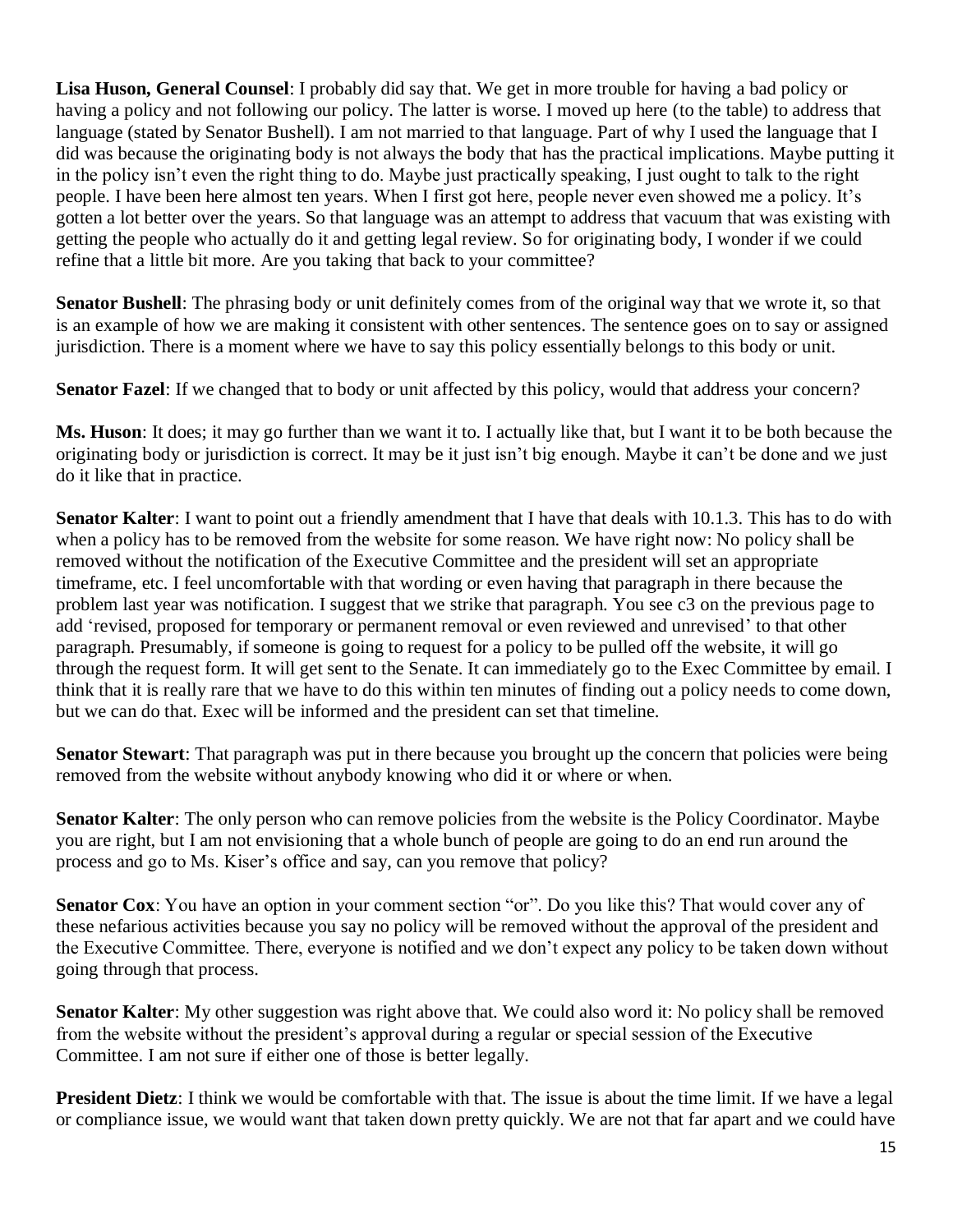a special meeting if need be, so I am comfortable with that.

**Senator Kalter:** The Senate collects summer addresses, so if it happened during the summer, the whole Executive Committee could be notified right away and we could have a special meeting.

**Senator Hoelscher**: I am having a lot of trouble why you are comfortable with completely removing that paragraph. I think it is a very strong paragraph and I don't necessarily advocate putting it in. But at the same time, there are concerns that policies did disappear and significant issues occurred and when we asked for an explanation, we were met with confusion. As long as we address that issue, I think I can be a little more comfortable, but I can't follow how you think that issue has already been addressed.

**Senator Kalter**: I am willing to step back; perhaps the second option is the best, not removing it in c4 on the margin, rather than striking that paragraph, moving to the option which is we do it with the president's approval in a session of Executive Committee.

**Senator Bushell**: In the original text, the last sentence also deals with the idea of communication. When any person comes to the website expecting to find a policy and doesn't find it, it would be nice to know that there is a prompt to go somewhere else. We need to get information somewhere about a policy that is essentially in limbo.

**Senator Kalter**: We need to have a mechanism that if something is taken down, we need to get it back up as soon as possible.

**President Dietz**: I think the issue about taking down the policy happened before I was in this position and most of the other people were in their positions in terms of vice presidents. My understanding is that was a mistake and when we tried to figure out who made the mistake, those individuals had retired or left so we couldn't get to the bottom of the thing. I think we are all in agreement of the spirit that communication is a huge issue and we communicate what we do and how we do things through our policies. In that spirit, I want to make sure that I have the wording that you are suggesting that would be included. My understanding of what we are talking about is in the side comment in the pink that starts out with the paragraph: "If not"…and then the wording that is in that paragraph?

**Senator Kalter:** Correct, the wording that starts in that paragraph with the quotation marks.

**President Dietz**: No policy shall be removed from the website without the president's approval during a regular or special session of the Executive Committee of the Academic Senate.

#### **Senator Kalter**: Correct.

**Senator Horst:** Once again, the Executive Committee is approving removal of policy and I think at this current moment that steps outside of what their task is according to the Blue Book. So if we go forward in approving this policy, I am hoping the Rules Committee addresses the role of the Executive Committee. Secondly, if you look at the original sentence and just added when creating, removing or editing a policy, the president will seek the advice of the Academic Senate. I think that that sentence is talking about what President Dietz is talking about with communication and shared governance. That sentence, which actually boils down a previous policy on policies, which was several pages long and it was boiled down to just this one sentence that I think is quite powerful. I am questioning the creation of all of these procedures for a policy on policies when in reality what we need is shared governance and communication with the President's Office and an assurance that there is a communication with the Academic Senate when it is needed.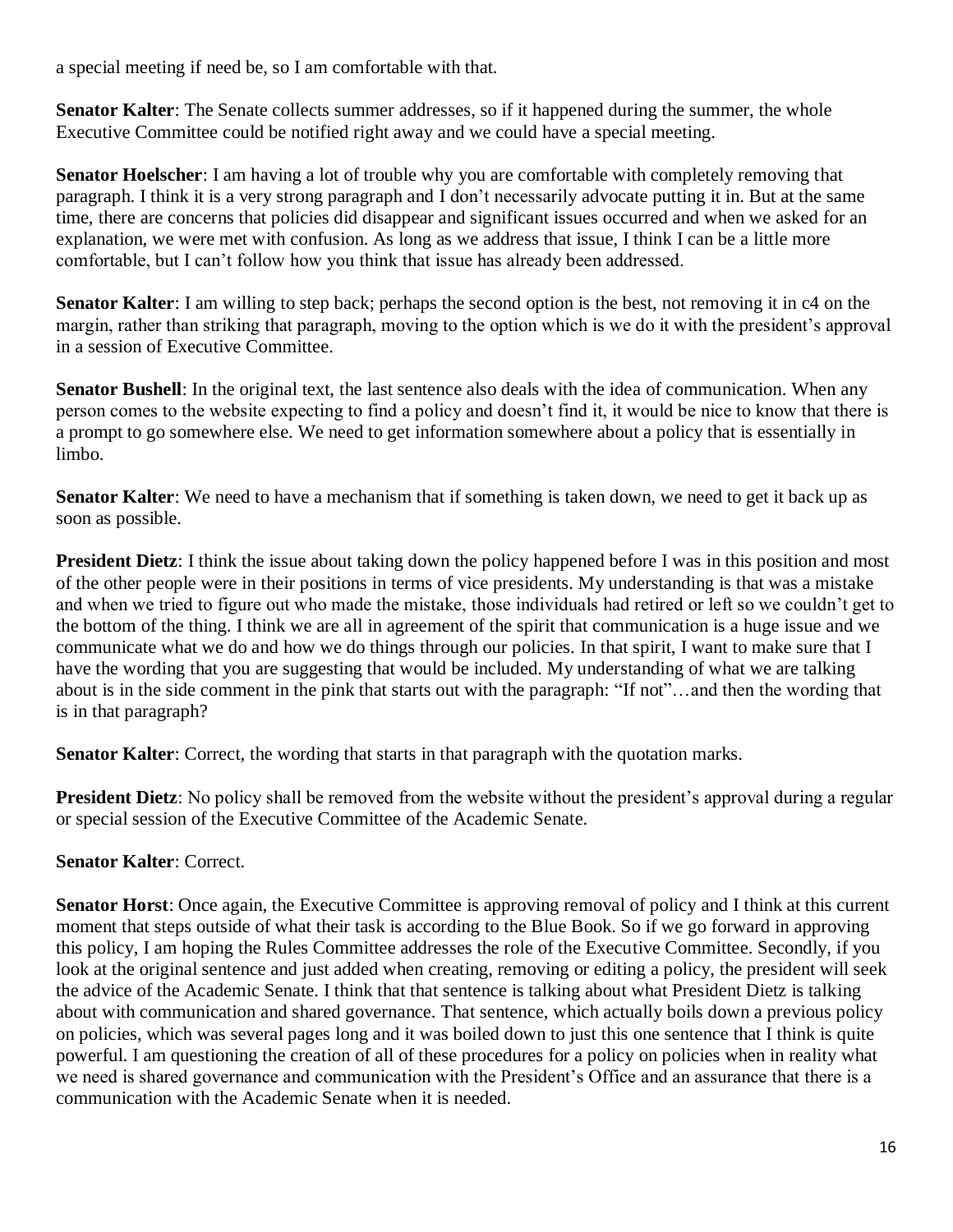**Senator Kalter**: I take your point. You are saying that even with the wording in the "if not" paragraph on the side, the idea that we have a policy that could be taken down by one person or by one small committee is really against our traditions?

**Senator Horst**: Or we need to think of the Executive Committee as a management of policy and have a task assigned to them of managing policies. Part of those duties is they could have an emergency session with the president, but I don't really see the role of the Executive Committee doing that.

**Senator Kalter**: You are right. It is a new thing that we would remove a policy without it going through the Senate or being done in a fairly open set of discussions in a vice presidential area. What you are saying is we are trying to solve one problem and creating another, which is changing the role of the Executive Committee and that seems to be an issue?

**Senator Horst**: The Executive Committee when I served on it was really talking broad strokes. It's giving them a lot of additional duties and a task like an Internal Committee. I'm not sure that's the way the Executive Committee wants to function, but getting to my original point, I am married to the person who wrote 3.2.17, the one sentence, and I think it's a really strong sentence.

**Senator Bushell:** Senator Horst, I will refer to the last paragraph in 10.1.3. The first sentence says no policy should be removed from the website without notification to the Executive Committee. I think you used the word approval, but we are talking about notification. It's communication with the Executive Committee to bring them in the loop and not necessarily have them making a decision. We are talking about policies that need to be removed immediately because of a law. I don't think there is a normal mode of removing these things overall. It seems like they stay on the books forever.

**Senator Kalter**: We are dancing between this notification and that doesn't seem strong enough because we weren't being notified and approval seems too strong, but where you heard approval was the president's approval. It doesn't speak to the original thing that you brought up Senator Horst, which is that we could have a president who just decides to approve things being taken down and that bypasses the shared governance system, which was the original point that you were making.

**Senator Stewart**: That's what I was going to say. We are not approving things; we are not taking on more and more power. Exec has always been about dealing with policies, but then it is routing them to the proper committee of the Senate to deal with them. This is meant to look at and be notified so that somebody in shared governance is knowing right away what is going on.

**Senator Kalter**: Exec has always dealt with substantive issues on policy, but as a secondary review committee, sort of like a CFSC, where you are looking and able to send it back and have a discussion and then send it out to the floor. You are basically saying shouldn't more people be involved when a policy comes down?

**Senator Horst**: Yes, the Executive Committee is the first gateway to the Senate.

**Senator Kalter**: Are there any questions about either of the forms? Alright, thank you very much for your patience. It is an important policy and it is a long time getting here. I assume, Senator Bushell, that these other paragraphs on Ms. Huson's supplemental sheet are also being discussed in the Rules Committee for the next iteration.

**Senator Bushell**: Yes, if I may, Senator Cox's question was good essentially trying to have us understand how to read this. We are seeing a lot of paragraphs stricken, but the essence of them is replaced again in new paragraphs right afterwards. We can make a clean document that will not have any of those stricken parts and it